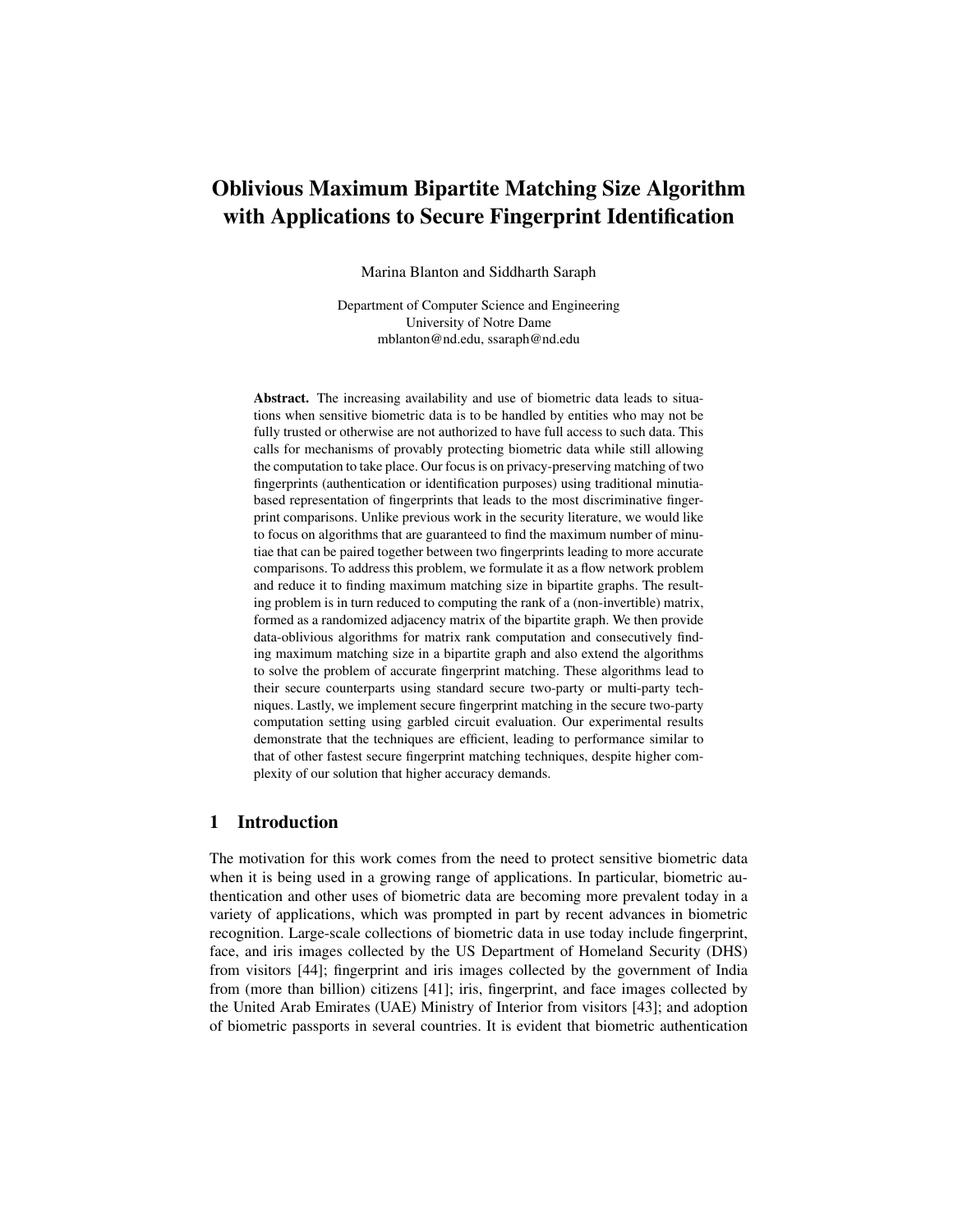and identification have advantages over alternative mechanisms such as good accuracy and unforgeability of biometry. Biometric data, however, is highly sensitive and, once leaked, cannot be revoked or replaced. This calls for stringent protection of biometric data while at rest and when used in applications.

The above means that biometric data cannot be easily shared between organizations or agencies, but there are often legitimate reasons for computing with biometric data that belong to different entities. As an example, a private investigator can be interested in knowing whether a biometric she captured appears in the government's criminal database, but without disclosing the biometric if no matches are found. Similarly, two organizations or collaborating governments might want to determine which individuals, if any, appear simultaneously in their respective databases without revealing any additional information. A solution to enabling such computation while protecting privacy of the data is to employ secure multi-party computation techniques, which compute the result without disclosing any additional information.

In this work we would like to specifically treat the problem of secure computation with fingerprint data due to popularity and good accuracy of this type of biometry. We would like to cover as many settings where biometric data may used in computation by not fully trusted entities (or data sharing is restricted by law or other provisions) as possible. At the most basic level the problem is formulated as having one party A who possesses private input (fingerprint  $X$ ) and another party  $B$  who possesses another private input (fingerprint  $Y$ ). The parties would like to compute a function of their private inputs without disclosing any information other than the agreed-upon computation output. In the context of fingerprint matching, this can correspond to biometric authentication (comparing X and Y) and also biometric identification (when one party, e.g.,  $B$  has a biometric database  $D$  and the computation consists of securely comparing  $X$ to all  $Y \in D$  and identifying all biometrics that matched (if any) or determining the closest match). Another setting in which secure processing of biometric data is relevant is that of computation outsourcing by one or more data owners. In such a case, the computation still consists of comparing two biometrics to each other, but the security requirements are such that the servers that carry out the computation must learn no information about the data they process. Regardless of the setting, the core of the computation consists of comparing two fingerprints to each other, which is what we are to address. When standard secure computation techniques are used for implementing this computation, other described variants can be easily realized.

Prior literature [3, 10, 9, 36] already contains solutions for secure fingerprint matching. All such publications introduce secure two-party computation protocols for fingerprint comparisons after feature extraction and fingerprint alignment (if any). From this list, [10, 9, 36] offer solutions for minutia-based representations of fingerprints, which have the most discriminative power and are the only type of fingerprint representation suitable for biometric identification. What, however, we aim in this work is improving the precision of the matching step while maintaining efficiency of the algorithm. In particular, a minutia-based fingerprint representation consists of a number of minutiae in a two-dimensional space.<sup>1</sup> Roughly speaking, matching of minutiae from one finger-

 $<sup>1</sup>$  In what follows, we refer to a single element of fingerprint representation as a minutia, which</sup> typically consists of coordinates in a two-dimensional space, orientation, and optionally minu-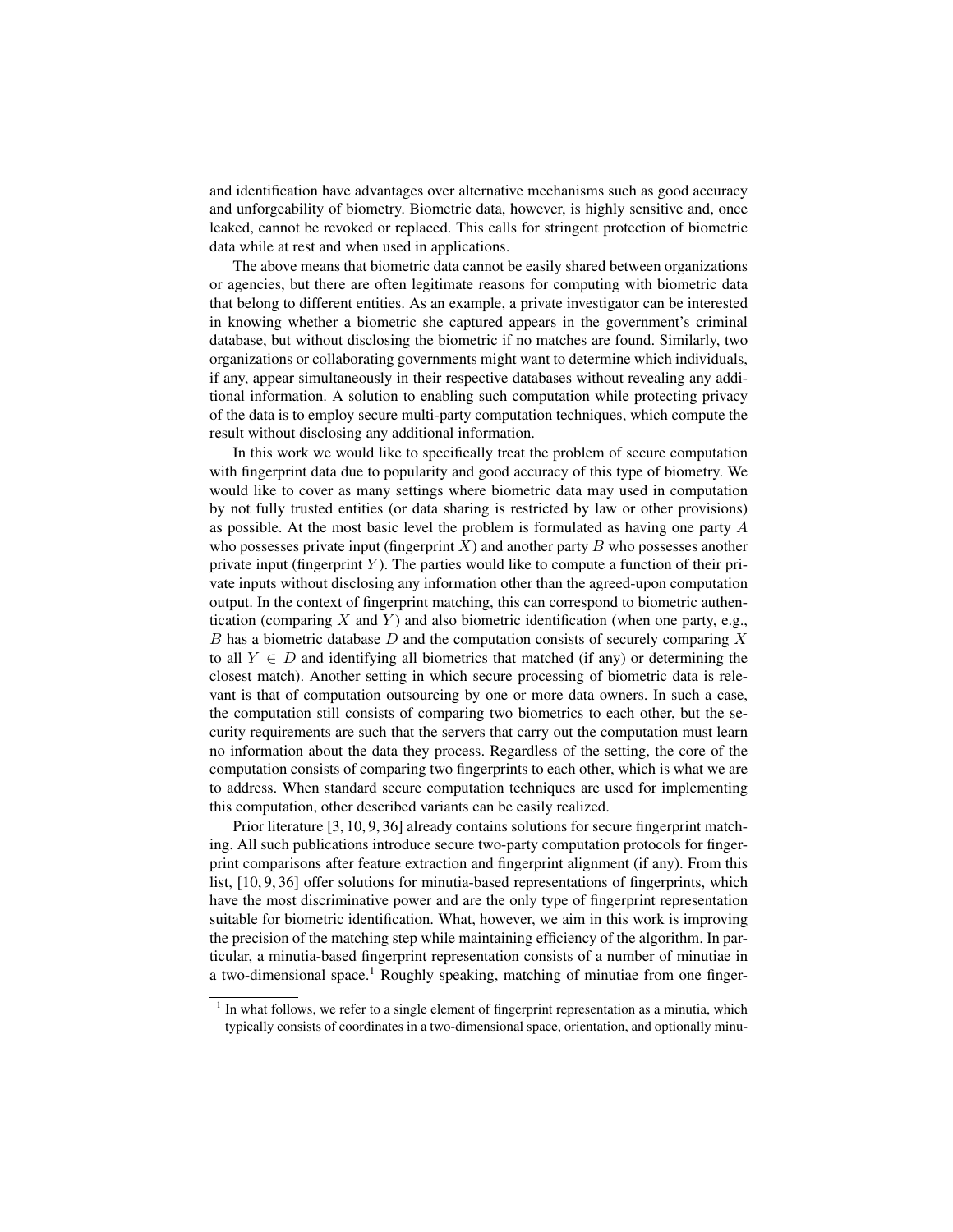print with minutiae from another fingerprint consists of computing distances between the minutiae and marking two minutiae as a possible match if the corresponding distances are within certain thresholds. The next step consists of pairing points from  $X$ with "possible match" points from  $Y$  and the number of points that could be paired together determines whether the fingerprints were a match or not. A simple way to determine the pairing is to associate a point from  $X$  to the closest point from  $Y$  that has not already been paired with another point from  $X$ . A more involved algorithm (as suggested in the fingerprint literature), on the other hand, would try to find a pairing of the largest possible size, where a point from  $X$  is paired with a "possible match" point from Y, but not necessarily the closest to it. This results in more accurate matching of two fingerprints [45, 24, 16], but incurs higher computational cost.

The latter approach has not been explored in the security literature and requires new techniques for secure processing of the data. We note that the new techniques are necessary even if a general-purpose mechanism for securing computation (such as garbled circuits or secret sharing) are to be used. In this work, we reduce the problem to that of computing the size of the maximum flow in a bipartite graph and build techniques for solving it in secure computation context. Thus, the main contribution of this work consists of the design of a data-oblivious algorithm for maximum matching size of a bipartite graph, which proceeds by computing the rank of a randomized adjacency matrix of the graph and has complexity  $O(|V|^3 \log(|V|))$ . Data-oblivious execution is defined as consisting of instructions and accessing memory locations independent of the data, which makes such algorithms suitable for secure computation and outsourcing. To the best of our knowledge, data-oblivious or privacy-preserving algorithms that protect the structure of the graph for the problem of maximum matching in a flow network have been treated in the literature only for general graphs and the available algorithms have complexities  $O(|V|^4)$  and higher. Beyond the application of the solution to fingerprint matching, the algorithm may be applicable to other domains and be of independent interest. When the solution is used for fingerprint matching, despite higher complexity of the algorithm than earlier techniques, we show through experimental evaluation that the solution nevertheless offers good performance.

## 2 Related Work

Secure multi-party computation (SMC). Work on SMC was initiated by Yao's [46] who showed that any function can be securely evaluated by representing it as a boolean circuit. Since then a large number of both general and special-purpose techniques followed and their overview is beyond the scope of this work. We only mention that there are a number of tools and compilers (Fairplay [30], VIFF [14], Sharemind [13], PICCO [47], etc.) that can securely evaluate functions on private data in several settings. Secure computation with biometric data. In the context of biometric matching, results available today include work on secure face recognition ([15, 35] and others), DNA matching ([42, 7], and others), iris code comparisons ([9, 8]), fingerprint comparisons  $([3, 10, 36])$ , and speaker authentication  $([34, 1])$ . Each biometric type has a

tia type. The fingerprint representation may also be expanded with additional information or extra fields associated with each minutia, which are the result of fingerprint pre-processing.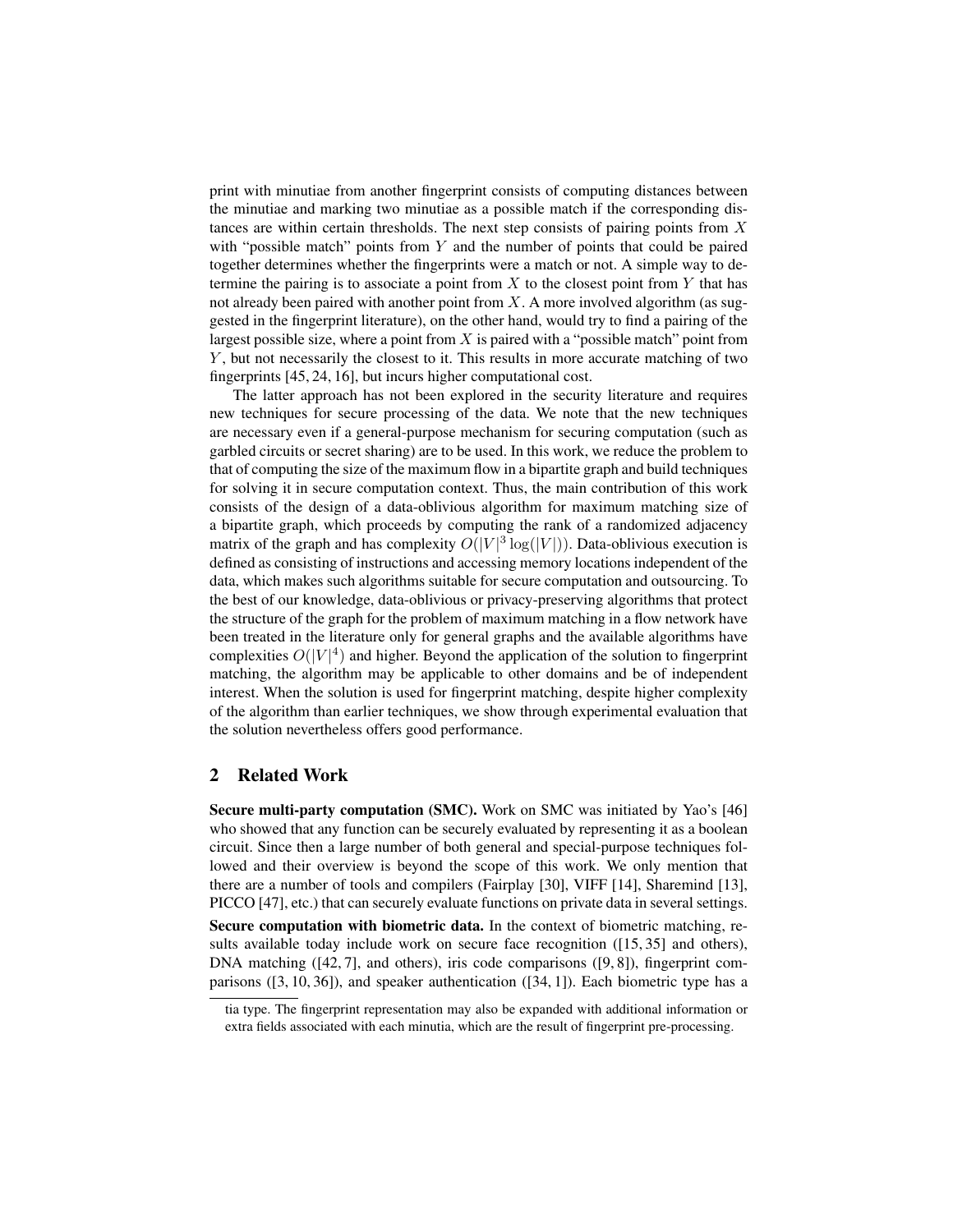unique representation and the corresponding algorithm for comparing two biometrics, which prompted the need to design separate solutions for different biometric modalities.

The first privacy-preserving protocol for fingerprint identification is due to Barni et al. [3] who utilize the so-called FingerCode approach [23] for comparing two fingerprints and built a solution using a homomorphic encryption scheme. FingerCode-based algorithm is not as discriminative as minutia-based matching and is not suitable for biometric identification, despite offering computational advantages.

Blanton and Gasti [10, 9] provide privacy-preserving protocols for both FingerCode and minutia-based fingerprint representations. Their solution utilizes homomorphic encryption and garbled circuit evaluation. To compare fingerprints  $X$  and  $Y$  consisting of  $m<sub>X</sub>$  and  $m<sub>Y</sub>$  minutiae, respectively, the solution in [10] proceeds by first computing the adjacency matrix of size  $m_Xm_Y$ , which indicates which points from X and Y are a possible match. That is, the cell at row i and column j is set if the spatial (Euclidean) distance between point  $i$  in  $X$  and point  $j$  in  $Y$  as well as the difference in their orientation are within specific thresholds. Then the algorithm considers each minutia  $i$  of  $X$  in turn matching it with the closest unmatched minutia  $j$  in  $Y$  among its possible matches in the adjacency matrix. At the end, the size of the computed matching is compared to the threshold to determine whether the fingerprints are related. As mentioned earlier, this approach may fail to find the best matching for the input fingerprints, and we use it as the starting point for our solution. The protocol's complexity is  $O(m_Xm_Y)$ .

Lastly, Shahandashti et al. [36] design a privacy-preserving protocol for minutiabased fingerprint matching using homomorphic encryption. The computation is based on evaluation of polynomials in encrypted form and a pair of minutiae  $i \in X$  and  $j \in Y$ are added to the matching if they are a possible match. Note that the computation introduces an error every time a minutia from  $X$  or  $Y$  has more than one possible match. The complexity of the solution is dominated by  $O(m_X m_Y(|T|+|D_E|+|D_a|))$  cryptographic operations, where  $|T|$  is the number of minutia types,  $|D_E|$  is the number of all possible squared Euclidean distances between two points and  $|D_a|$  is the number of all possible squared angular distances between point orientations. Because the complexity is quadratic in the domain size of point location values, this approach is substantially slower than others for a typical set of parameters.

Data-oblivious protocols. Data-oblivious algorithms and their use in secure computation are receiving an increasing amount of attention. When a data-oblivious algorithm is implemented using secure multi-party computation techniques, where each operation is properly secured, the overall algorithm is guaranteed to leak no information about the data (through its structure or accessed memory locations). In addition to advances in the performance of secure multi-party computation techniques that make performance of complex algorithms practical, the emergence of cloud computing also facilitated work on data-oblivious algorithms suitable for computation outsourcing.

To the best of our knowledge, secure data-oblivious algorithms for maximum flow have appeared in [2] and [12]. The complexity of the algorithm from [2] that protects the structure of the graph is  $O(|V|^5)$  based on Edmonds-Karp algorithm and  $O(|V|^4)$  based on Push-Relabel algorithm, where  $|V|$  is the number of nodes in the graph. The oblivious algorithm proposed in [12] provides a solution of complexity  $O(|V|^3|E|\log(|V|))$ based on Ford-Fulkerson algorithm, where  $|E|$  is the number of edges in the graph.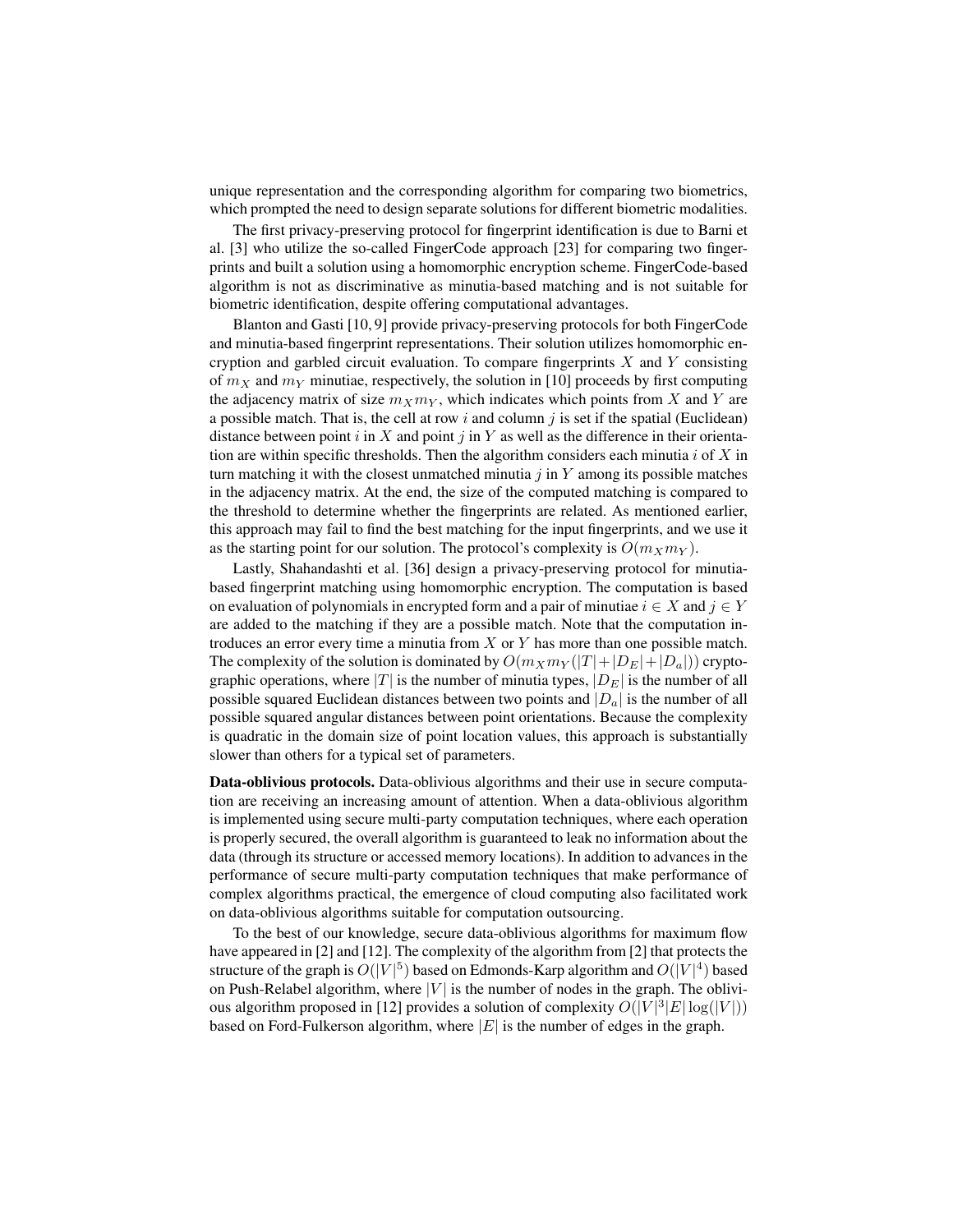Oblivious RAM (ORAM). ORAM techniques ([19, 39] and others) were designed to hide memory access patterns from the external server where the memory resides and are applicable to the secure multi-party computation framework. In our setting, they can be used to protect information about what data item needs to be read (e.g., a specific vertex or edge of the graph) and thus can be applied to make any algorithm data-oblivious. Each ORAM access (reading or writing a data block) has complexity at least  $O(\log n^2)$ , where  $n$  is the total memory size. ORAM constructions assume there is a single client with a small amount of trusted memory who knows what block it needs to read or write. When a non-oblivious algorithm is securely evaluated by a number of computational parties, there is no such client and it now needs to be obliviously simulated by the computational parties. Currently, there are still challenges for efficiently realizing ORAM techniques within the secure computation framework. The publications we are aware on this topic are [29] in the two-party and [25] in the multi-party settings, where the cost of a single ORAM access increases by a factor of  $O(\log n)$ . This work is complementary to ORAM as it provides an alternative mechanism for achieving data-obliviousness of a number of algorithms (and consecutively their secure versions). Because the benefits of ORAM become significant only for large input sizes [25], in our problem domain alternative techniques will be preferred as providing faster performance (e.g., [25] compares ORAM-based techniques for SMC to a naive oblivious array implementation that touches all elements of the array to retrieve an item at a private location and suggests that ORAM techniques are faster only when the size of the data is over 1000 items).

## 3 Security model

In this work, we use standard security models for secure multi-party computation. We primarily focus on security in presence of semi-honest participants (also known as honest-but-curious or passive), who follow the prescribed behavior, but might try to compute additional information from the information obtained during protocol execution. The protocols, however, can be extended to achieve stronger security in presence of fully malicious (also known as active) adversaries who can arbitrary deviate from the prescribed computation. Regardless of the model, it is required that the participants do not learn anything about private input data beyond the agreed-upon output. Consequently, security is defined using simulation argument, which we provide in Appendix A due to space considerations. We choose to use a general setup with  $n$  parties carrying out the computation. For the problem we study, the most common setting is going to be  $n = 2$ , but we also would like to offer a solution that works for  $n > 2$  and is also suitable for outsourcing to multiple computational nodes.

Because this work treats a graph problem, where the graph is derived from private data, the graph structure graph (e.g., node connectivity) is sensitive information that cannot be revealed to the participants. For that reason, any solution must be dataindependent or oblivious, in which the sequence of executed instructions and accessed memory locations must be independent of the data. Achieving data-obliviousness can be realized by using a randomized algorithm (as in ORAM) where these sequences must be indistinguishable for different inputs or a deterministic algorithm where the sequences are the same for all possible inputs. In this work, we pursue the second option.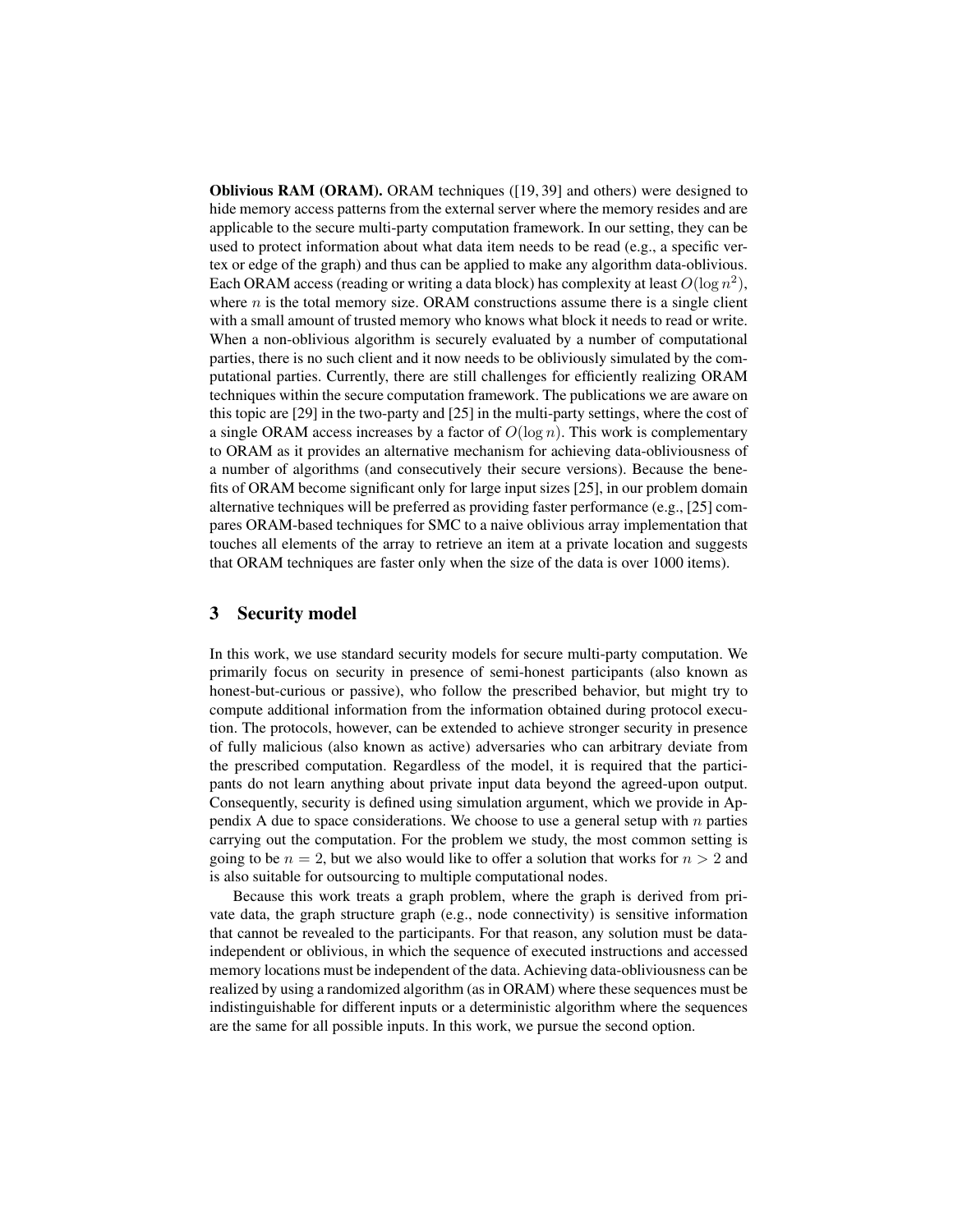#### 4 Fingerprint background

To understand how the solution we develop for maximum matching in bipartite graphs is used to address the problem of fingerprint matching, we present the background related to fingerprint representations and comparisons before moving to the algorithm itself.

Fingerprint identification is a well-studied area with many available approaches [31]. The most popular and widely used techniques extract information about minutiae from a fingerprint and store it as a set of points in the two-dimensional plane. Fingerprint matching normally consists of finding a matching between two sets of points so that the number of minutiae pairings is maximized. In more detail, a biometric  $X$  is often represented as a set of  $m_X$  points  $X = \langle (x_1, y_1, \alpha_1), \dots, (x_n, y_n, \alpha_n)\rangle$ , where  $x_i$ and  $y_i$  denote the coordinates of minutia i and  $\alpha_i$  denotes minutia's orientation. Optionally, a minutia can also have its type included in the fingerprint representation and biometric X might also include secondary features. A minutia  $X_i = (x_i, y_i, \alpha_i)$  in X and minutia  $Y_j = (x'_j, y'_j, \alpha'_j)$  in Y are considered matching if the spatial distance (normally Euclidean distance) between them is smaller than a given threshold  $d_0$  and the orientation difference between them is smaller than a given threshold  $\alpha_0$ . In other words, the matching condition for minutiae  $X_i$  and  $Y_j$  is computed as:

$$
\sqrt{(x'_j - x_i)^2 + (y'_j - y_i)^2} < d_0 \quad \wedge \quad \min(|\alpha'_j - \alpha_i|, 360^\circ - |\alpha'_j - \alpha_i|) < \alpha_0. \tag{1}
$$

The tolerance values  $d_0$  and  $\alpha_0$  are necessary to account for errors introduced by feature extraction algorithms (e.g., quantizing) and small skin distortions. Two points within a single fingerprint are also assumed to lie within at least distance  $d_0$  of each other.

Before fingerprint matching is performed, the two fingerprints need to be aligned, which maximizes the number of matching minutiae. Alignment can be either absolute (each fingerprint is pre-aligned independently using the core point or other information) or relative (fingerprint features are used to guide fingerprint alignment relative to each other). Relative alignment is more accurate that absolute, while absolute alignment is performed much faster in the context of secure computation. In particular, with absolute alignment, each fingerprint is aligned independently and locally without secure computation. To increase the accuracy of matching when absolute alignment is used, a fingerprint can be stored using a small number of slightly different alignments, all of which are compared to another fingerprint, and the result of the comparison is a match if at least one representation matches the second biometric. To the best of our knowledge, relative alignment has not been investigated in secure multi-party computation literature and we leave it as a direction for future research. The matching step, however, always needs to be performed, and this constitutes the focus of this work.

A simple way to determine a pairing between minutiae of fingerprints  $X$  and  $Y$ consists of considering each minutia  $X_i$  from X in turn and pairing it with the closest minutia  $Y_i$  in Y that satisfies the matching predicate in equation 1 and which has not already been paired with another minutia from X. If no such minutia  $Y_j$  from Y exists,  $X_i$  is not added to the pairing. We denote the result of applying the minutia matching predicate in equation 1 to minutiae  $X_i$  and  $Y_j$  by  $mm(X_i, Y_j)$ .

This approach was used in prior secure fingerprint matching solutions, but it does not find the optimum assignment (i.e., the one that maximizes the number of mates).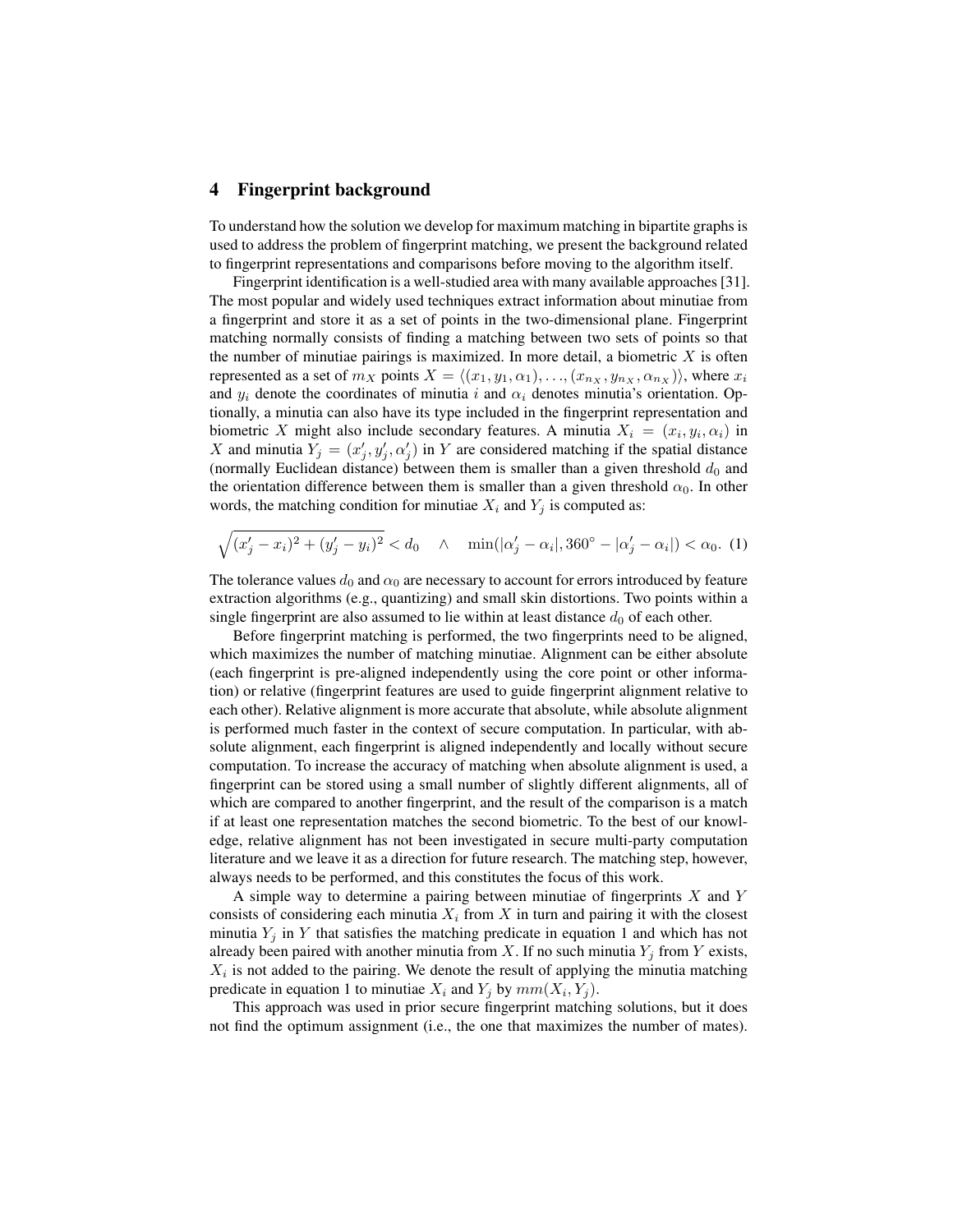That is, sometimes minutia  $X_i$  should be paired with another minutia  $Y_i$ , which is not the closest to  $X_i$ , to result in an assignment of the largest size. According to fingerprint literature [24, 45], the optimum pairing can be achieved by formulating the problem as an instance of maximum flow, where fingerprints  $X$  and  $Y$  are used to create a flow network. In particular, we form a bipartite graph in which minutia points from  $X$  and Y form the nodes of the first and second partitions, respectively. The edges are created as follows: there is an edge from node  $X_i \in X$  to  $Y_j \in Y$  iff  $mm(X_i, Y_j) = 1$ . To use the resulting bipartite graph as a flow network, we create an additional source node s and connect it to all nodes from  $X$  using (directional) edges of capacity 1. Similarly, we create a sink node and connect each node from  $Y$  to the sink node  $t$  using edges of capacity 1. Then each edge from  $X_i$  to  $Y_j$  also has capacity 1 (in one direction only). We refer the reader to [24, 45] for additional detail.

The problem of fingerprint matching in the maximum flow formulation can be solved using one of the known algorithms such as Ford-Fulkerson [17] and others. For *n*-minutia fingerprints, the optimal pairing can be found in  $O(n^2)$  time using Ford-Fulkerson algorithm because each node  $X_i$  is connected to at most a constant number of nodes from Y . In a privacy-preserving setting, however, when information about connections between minutiae in  $X$  and  $Y$  (and thus the structure of the graph) must remain private, the complexity of this algorithm increases at least by a factor  $n$ . Finding a pairing of optimal size was considered impractical in [10], but in this work we show that with the techniques we develop, performance of fingerprint matching can be comparable to or even faster than performance of simpler and not as accurate matching in [10] (which is currently the fastest secure minutia-based fingerprint matching).

In this work, we assume that fingerprints  $X$  and  $Y$  result in a match if the number of paired minutiae exceeds a fixed (known to all parties) threshold  $T(T \text{ can be a function})$ of the number of minutiae in X and Y, but is fixed once the sizes are known).<sup>2</sup>

### 5 Working Toward the Solution

Our primary objective now is to provide an oblivious algorithm for solving the maximum flow problem in a flow network formed by a bipartite graph (which in the fingerprint matching application corresponds to two fingerprints  $X$  and  $Y$ ). Note that in our application it is not necessary to compute the matching itself and instead the size of the matching is sufficient to determine if two fingerprints  $X$  and  $Y$  are related. This means that it is sufficient to determine the rank of the matrix formed as described above to solve the fingerprint matching problem.

In the search for an approach suitable for solving the maximum flow problem in a data-oblivious way, we chose to concentrate on solutions that work with adjacency matrix representation of the graph. Note that because our graph is bipartite, we only need to consider an approach that works for a bipartite graph and not necessarily for a general graph. Our starting point was the work of Mucha and Sankowski [32] that presents a randomized algorithm for finding maximum matching in an  $n$ -node graph in  $O(n^{\omega})$  time, where  $\omega$  is the exponent of the best known matrix multiplication algorithm

 $2<sup>2</sup>$  In the event that the value of T comes from one of the participants and needs to be protected, the solution can be easily modified to compute with private  $T$ .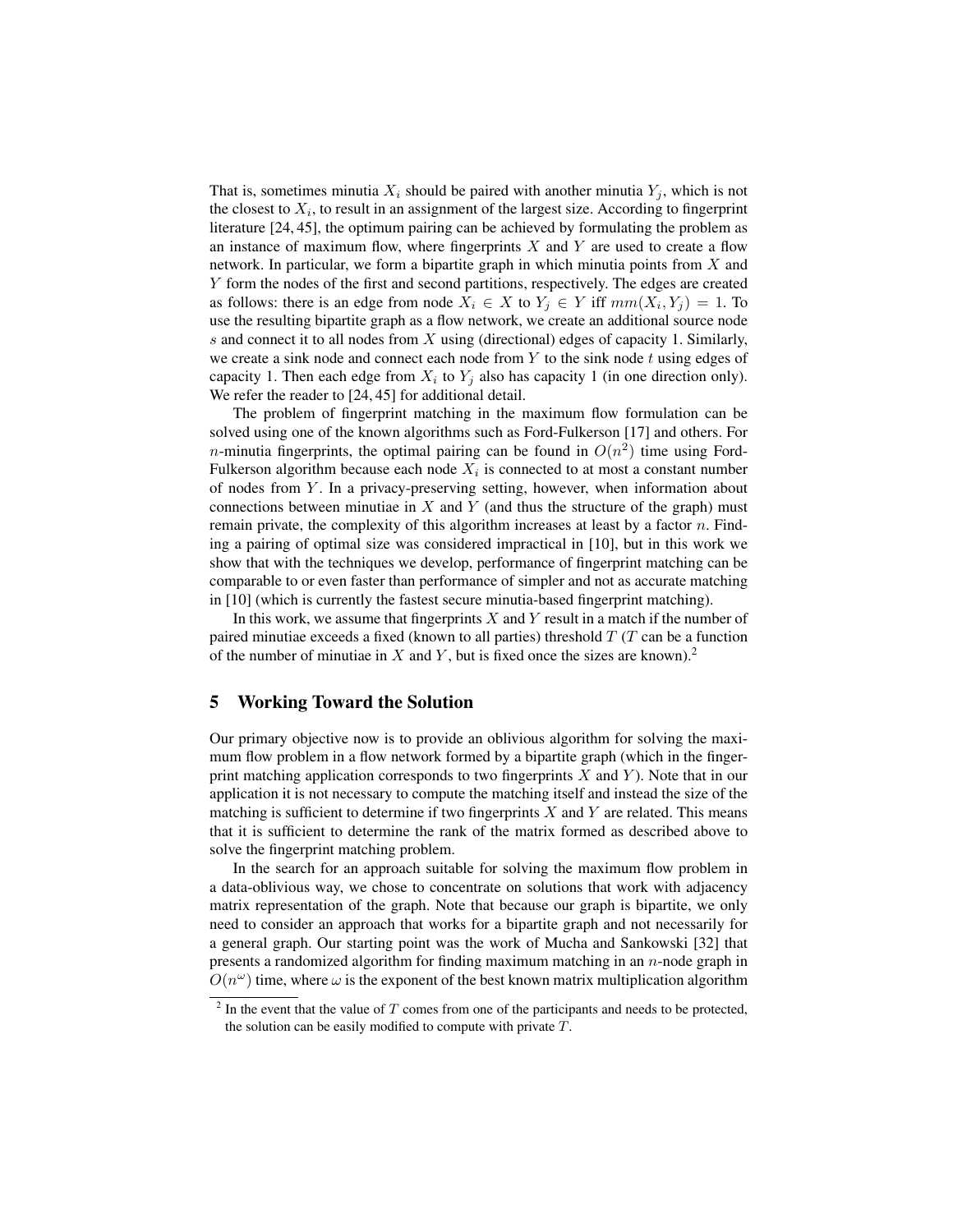| Algorithm 1 $A = \text{RandAdjMat}(A' =$        |  |  |  |  |
|-------------------------------------------------|--|--|--|--|
| ${A'_{ij}}_{1\leq i\leq n_X,1\leq j\leq n_Y}$   |  |  |  |  |
| 1: for $i = 0, , n_x$ do                        |  |  |  |  |
| for $j = 0, \ldots, n_Y$ do<br>2:               |  |  |  |  |
| $r_{ij} \stackrel{R}{\leftarrow} [1, R];$<br>3: |  |  |  |  |
| 4:<br>$A_{ij} = A'_{ij} \cdot r_{ij};$          |  |  |  |  |
| 5:<br>end for                                   |  |  |  |  |
| $6:$ end for                                    |  |  |  |  |
| 7: return $A$ :                                 |  |  |  |  |

|                          | Algorithm $2 \quad B$                          |  | $=$ | GE(A)                                                     |  |
|--------------------------|------------------------------------------------|--|-----|-----------------------------------------------------------|--|
|                          | ${A_{ij}}_{1\leq i\leq n_X, 1\leq j\leq n_Y})$ |  |     |                                                           |  |
| 1: for $i = 1, , n_X$ do |                                                |  |     |                                                           |  |
| 2:                       | <b>for</b> $j = i + 1, , n_X$ <b>do</b>        |  |     |                                                           |  |
| 3:                       | for $k = i, \ldots, n_Y$ do                    |  |     |                                                           |  |
| 4:                       |                                                |  |     | $A_{ik} = A_{ik} - A_{ik} \cdot A_{ii}^{-1} \cdot A_{ii}$ |  |
| 5:                       | end for                                        |  |     |                                                           |  |
|                          | $6:$ end for                                   |  |     |                                                           |  |
|                          | $7:$ end for                                   |  |     |                                                           |  |

and currently  $\omega < 2.38$ . The solution of [32] assumes that a perfect matching of size  $n/2$  is present, which it will compute. This is not the case for our application, and to use this solution on a graph without perfect matching, we resort to techniques of Ibarra and Moran [21] (which are applicable to bipartite graphs only). The most crucial result listed in [32] that we need is due to Lovasz [28] and can be stated as follows: Let  $G =$  $(V, U, E)$  be a bipartite graph with nodes  $V \cup U$  and edges E, where  $|V| = |U| = n/2$ ,  $V = \{v_1, \ldots, v_{n/2}\}\$  and  $U = \{u_1, \ldots, u_{n/2}\}\$ . Let an adjacency matrix  $A = A(G)$  be formed by setting an element  $A_{ij}$  of A at row i and column j to a random value from the set  $[1, R]$  for some R if  $(v_i, u_j) \in E$  and to 0 otherwise. In other words, a matrix cell is set to a random value of a predefined bitlength if the corresponding nodes are adjacent and to 0 otherwise. Then the rank of  $A$  is at most the size of the maximum matching, where the equality holds with probability at least  $1 - \frac{n}{2R}$ . This means that if R is set to  $2^{\kappa}$ , where  $\kappa$  is a desired correctness parameter, the rank will be equal to the size of the maximum matching with all but at most a negligible probability in  $\kappa$ . For example, if we set  $\kappa = 20$ , computing the rank of the randomized adjacency matrix will give the solution to the size of the maximum matching with probability  $1 - \text{negl}(20)$ .

Because the algorithm above assumes a randomized adjacency matrix as the input, the pre-processing step will consist of creating such a matrix. If a regular adjacency matrix is given, it can be randomized using a simple approach shown in Algorithm 1. In other cases, the matrix needs to be computed, and we defer the description of how it can be done in the context of fingerprint matching to Section 7. In Algorithm 1, notation  $z \stackrel{R}{\leftarrow} S$  denotes that the value of z is chosen uniformly at random from set S.

The next step is to compute the rank of  $A$ . A standard way to achieve this is to apply Gaussian elimination (LU decomposition) to  $A$ . The simplest algorithm for doing so runs in  $O(n^3)$  time for an  $n \times n$  matrix and asymptotically lower solutions (of the same complexity as that of matrix multiplication) are possible. Before we proceed with further discussion, we include a (non-secure) solution of complexity  $O(n^3)$  based on Gaussian elimination. When it is applied to a bipartite graph with  $n<sub>X</sub>$  and  $n<sub>Y</sub>$  nodes in the first and second partition, respectively, its complexity is  $O((n_X)^2 n_Y)$  assuming that  $n_X \le n_Y$  (and  $O((n_Y)^2 n_X)$  otherwise). To fully explore our options, in the full version of this work [11] we also consider an alternative approach for matrix rank computation based on Gram-Schmidt orthogonalization process.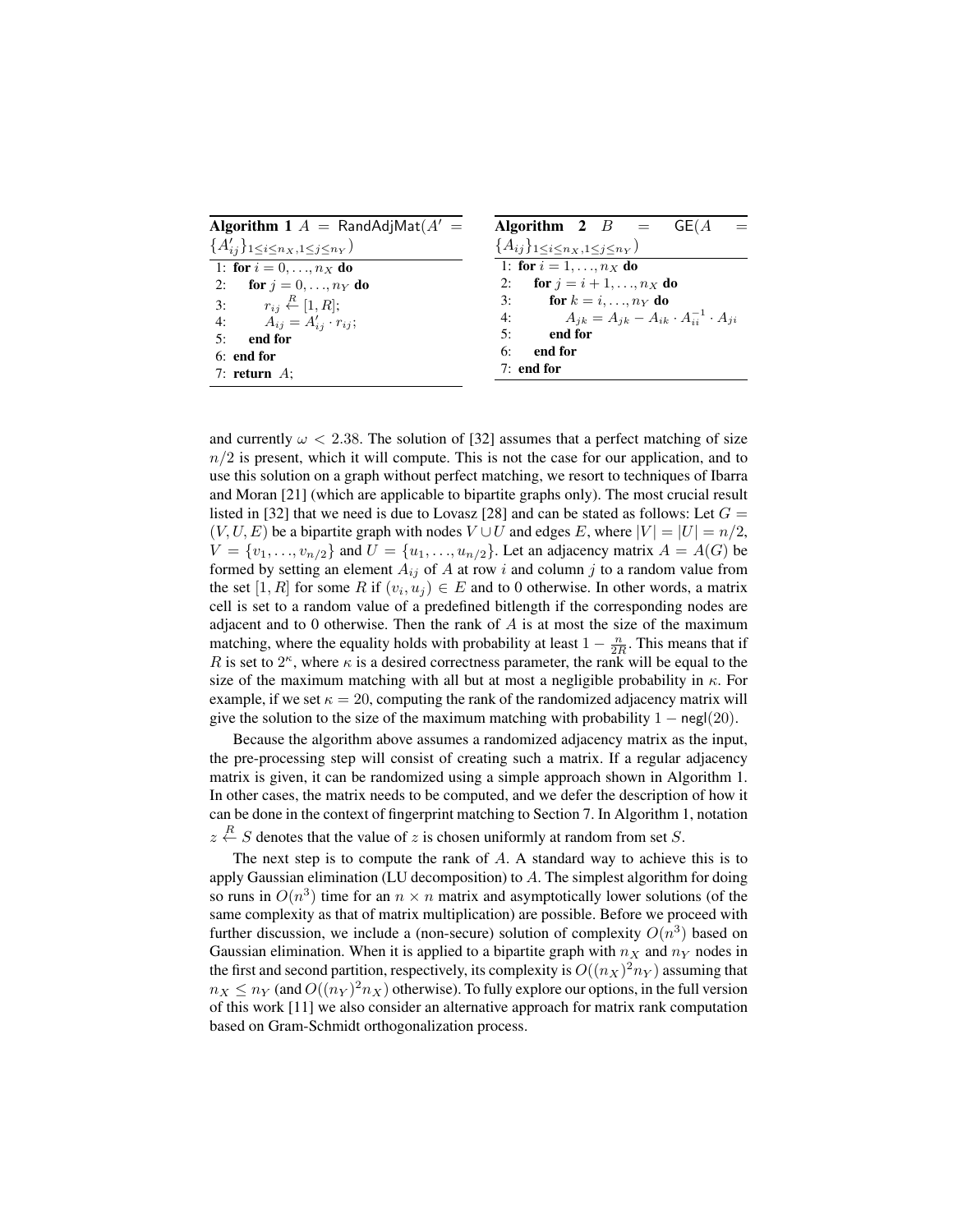The Gaussian elimination algorithm that takes a randomized adjacency matrix A and converts it to a row echelon form is given in Algorithm 2. It assumes that  $n_X \leq n_Y$ ; otherwise, the matrix dimensions are swapped by using the transpose of  $A$ . Following [21], after forming matrix A, we carry out all operations in a field (of size  $R$ ) in this and other algorithms. That is, we treat  $A$  as consisting of random field elements and all consecutive operations are in a field (which is the reason for using multiplicative inverse in place of division). We present the simplest version of the Gaussian elimination algorithm that works only for invertible matrices (with  $n_X = n_Y$ ) and which results in a matrix with only non-zero entries on the diagonal formed by elements  $A_{ii}$  and zero elements below the diagonal. In a more general case, some of the matrix rows or columns may either be initially zero or become zero during the computation, and the matrix does not have to be square. In those cases, during the *i*th iteration, the algorithm may swap row  $i+1$  with another row at a higher index so that row  $i+1$  contains a non-zero element at the leftmost position (or lowest column index) among all rows with indices  $i + 1$  and higher. A column may also be "skipped" during the computation if all of its entries at row *i* and below are zero, i.e., the leftmost non-zero element at row *i* is at position  $> i$ . In that case, the computation will be of the form  $A_{jk} = A_{jk} - A_{ik} \cdot A_{it}^{-1} \cdot \dot{A}_{jt}$  for  $t > i$ . We note that in the application of fingerprint matching the adjacency matrix is likely to contain a large number of zero elements and we need to use the general algorithm that works for arbitrary matrices. Then the rank of the matrix is computed as the number of non-zero rows (or columns) once the matrix has been converted to a row echelon form.

Lastly, we note that in the traditional setting, when some rows and/or columns are initially zero, they can be eliminated from the matrix before the algorithm is executed because they cannot contribute to the matrix rank. This reduces complexity of the algorithm for sparse matrices, but is not applicable to secure computation because the size of the reduced matrix is likely to reveal information about the size of the matching.

Returning to our prior discussion of rank computation, recall that its asymptotic complexity can be lower than  $O(n^3)$  for  $n \times n$  matrices and equal to the complexity of matrix multiplication. Upon examining matrix multiplication algorithms of sub-cubic time, we came to the conclusion that only Strassen's algorithm [40] has practical importance to matrices those size is not huge. Its complexity is  $O(n^{\log_2 7}) \approx O(n^{2.807})$  for  $n \times n$  matrices or  $O(n_X^{\log_2 3.5} n_Y)$  for matrices of size  $n_X \times n_Y$  with  $n_X \le n_Y$ . While this algorithm has reduced numerical stability, it is not an issue when the computation is carried out in a finite field (i.e., on integers without rounding errors).

The original Strassen's algorithm [40] is applicable only to invertible matrices. Solodovnikov [38] later showed how the algorithm can be extended to finding the rank of an arbitrary matrix, which can be used as a starting point for a secure solution. The algorithm is rather complex involving several matrix transformations and produces matrices the size of which determines the rank. While it is possible to make the algorithm oblivious (the most important change will be to force matrices to always be of the same size by padding them with dummy rows or columns), we choose not to expand on this further due to the limited applicability of the algorithm to fingerprint matching. In particular, Strassen's matrix multiplication outperforms the standard  $O(n^3)$  matrix multiplication on matrices with sizes  $\geq 100$  for each dimension, but the number of minutiae in a fingerprint (which define the matrix size) is normally much lower.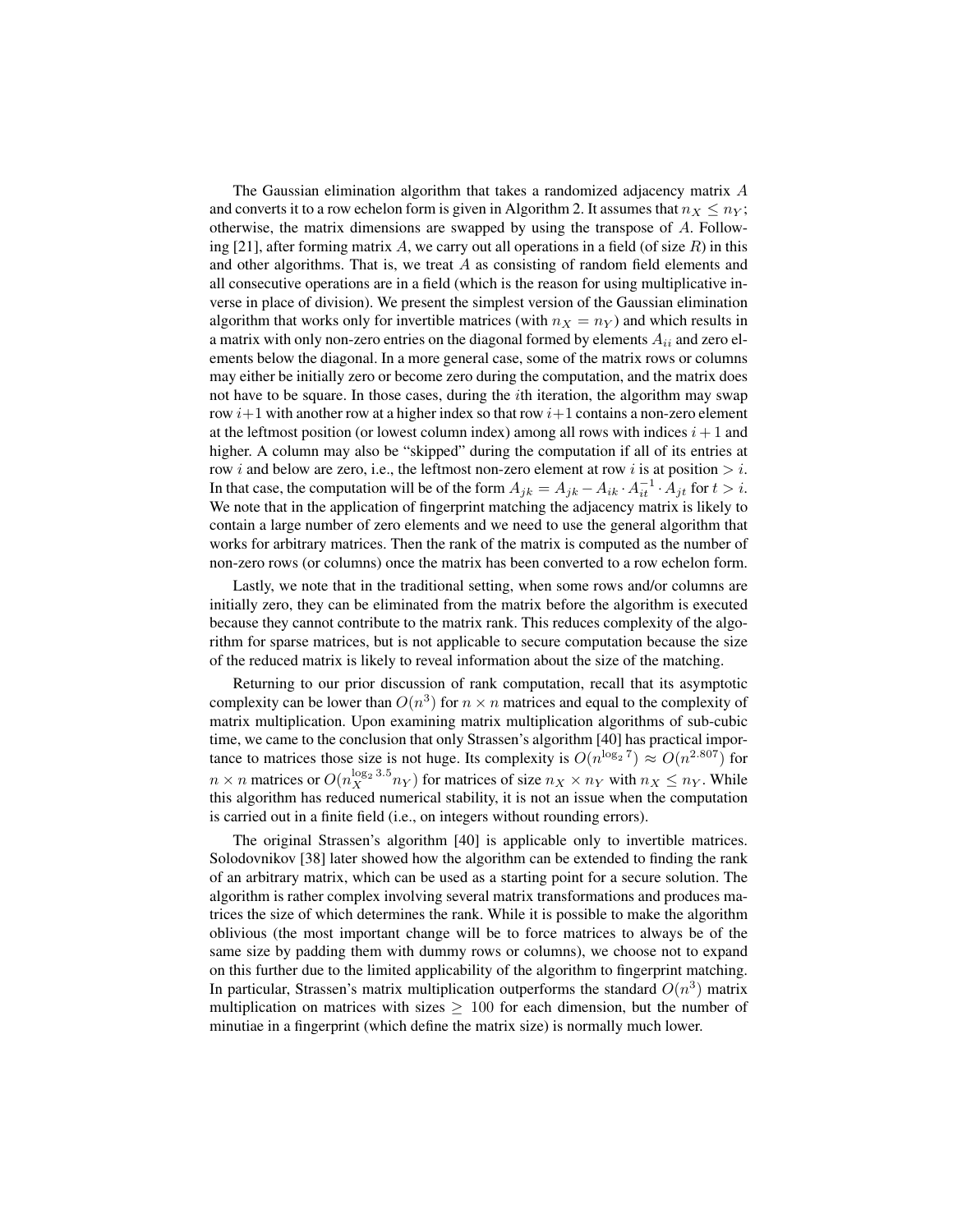#### 6 Oblivious Rank Computation Algorithms

Developing data-oblivious algorithms for computing the rank of a non-invertible matrix of size  $n_X \times n_Y$  constitutes the core of this work. In this section, we describe the intuition behind our solution for rank determination followed by its detailed description.

To ensure data-oblivious execution, we must require that the sequence of executed instruction does not depend on the data. This, in particular, means that execution associated with conditional statements is to be modified. In all algorithms we develop, we always execute both branches of conditional statements and the values which may be modified inside conditional statements will be set based on the result of evaluating the condition. In more detail, statements of the type "if  $(cond)$  then  $a = v_1$  else  $a = v_2$ " will be transformed into evaluating the condition *cond* first and then setting

$$
a = cond \cdot v_1 + (1 - cond) \cdot v_2 = (cond \wedge v_1) \vee (cond \wedge v_2)
$$
 (2)

Here,  $\vee$  and  $\wedge$  denote bitwise OR and AND, respectively. When only one branch is present, the branch gets executed, but the affected values are either updated or kept unchanged depending on the result of the condition evaluation. For example, statements of the type "if  $(cond)$  then  $a = v_1$ " can be rewritten as " $a = a + cond \cdot (v_1 - a)$ ".

When working on Gaussian elimination suitable for secure computation, a major issue we are to overcome is to make the execution oblivious in presence of zero rows and columns. That is, regardless of having zero columns (that need to be skipped) or zero rows (that need to be swapped), we want the algorithm to always execute the same instructions and always access the same matrix cells. For that reason, at each iteration of the solution, we choose to push all zero columns to the right and all zero rows to the bottom. This will allow us to work with row i and column i during the ith iteration of the algorithm (assuming that some non-zero row and column still remain at iteration i). Furthermore, once all non-zero rows and columns have been processed, we cannot reveal this fact and have to continue the computation without affecting its correctness.

To realize swapping of zero rows and columns in an oblivious way, we utilize dataoblivious compaction. Compaction of a sequence of values allows one to move all nonzero elements to the beginning and thus any zero element will appear only after all non-zero elements. Our goal of pushing zero columns and rows to the end can also be achieved by using oblivious sorting, but we choose compaction for performance reasons. Thus, as the first step of each iteration  $i$ , we compute whether any given (partial) row and column at position i and higher contains at least a single non-zero element. Note that we only need to consider matrix elements with both row and column indices  $i$ and higher and this is why only a part of each row and column is checked. For example, for row  $j \ge i$  only cells at position  $i \le k \le n_Y$  can be non-zero and are checked. Similarly, for column  $j \geq i$  only cells at rows  $i \leq k \leq n_X$  are relevant and checked. After this step, all zero rows and columns are pushed to the end using oblivious compaction.

At this point we know that the current row and column with index  $i$  have at least one non-zero element, but the algorithm requires that the leading coefficient of the (partial) current row i is non-zero. To satisfy this, we add all rows with indices  $i + 1$  and higher to the current row i. This has no effect on correctness of the computation (and is a common operation in Gaussian elimination), but ensures that the element  $A_{ii} \neq 0$ . This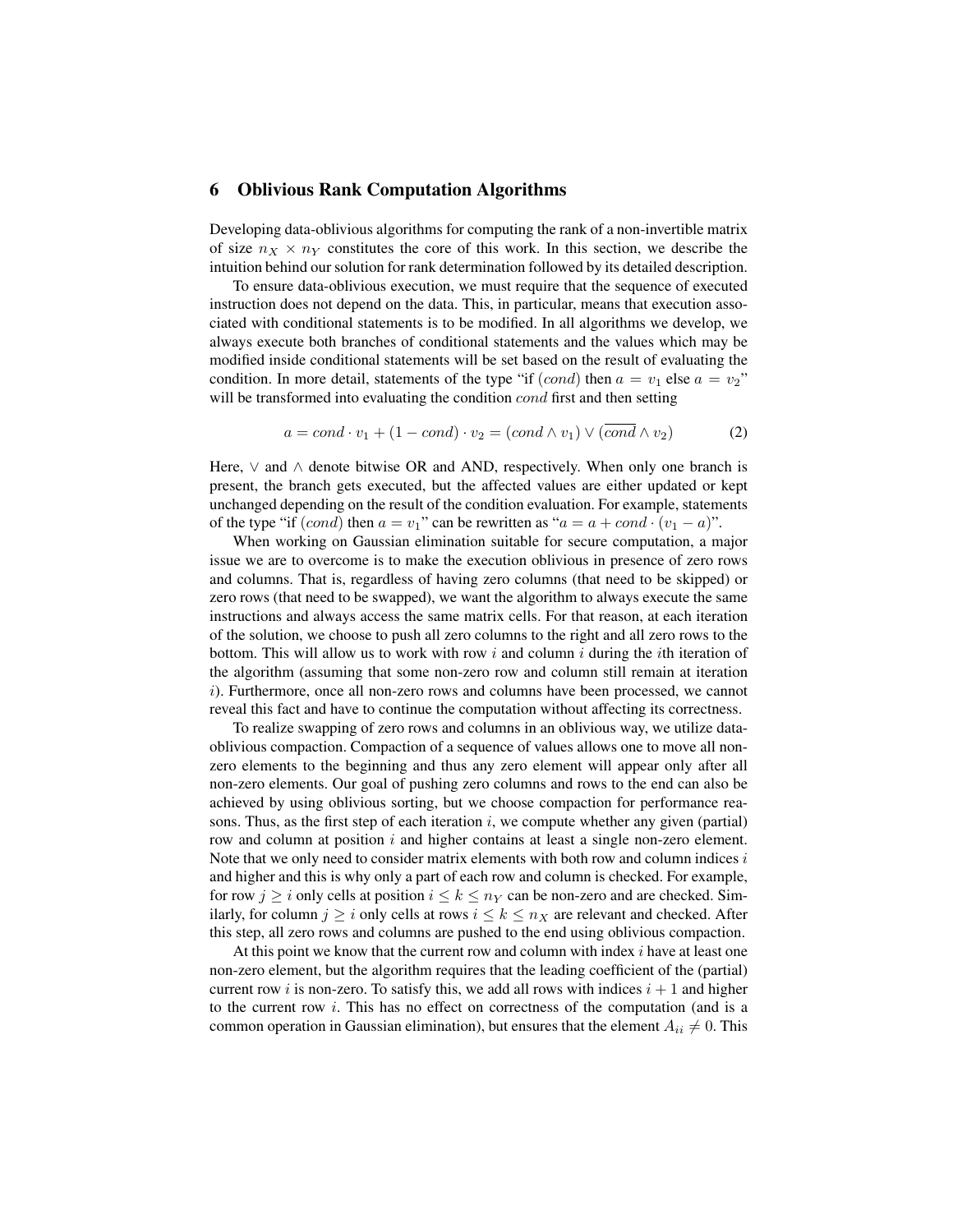## $\mathbf{Algorithm \ 3}$  rank  $=\mathsf{OblGERank}(\{A_{ij}\}_{1\leq i\leq n_{X},1\leq j\leq n_{Y}})$

1: for  $i = 1, ..., n_X - 1$  do 2: for  $j = i, \ldots, n_X$  do 3: Set rowfla $\mathbf{g}_j = \bigvee_{k=i}^{n_Y} A_{jk};$ 4: Set  $r_j = (\text{rowflag}_j \neq 0);$ 5: end for 6: Use compaction to "sort" partial rows  $i, \ldots, n_X$  using keys  $r_j$ , where row j is  $(A_{ji},..., A_{jn_Y})$ , so that all rows with  $r_i = 0$  are moved to the bottom of A. 7: for  $j = i, \ldots, n_Y$  do 8: Set colflag<sub>j</sub> =  $\bigvee_{k=i}^{n_X} A_{kj}$ ; 9: Set  $c_j = (\text{colflag}_j \neq 0);$ 10: end for 11: Use compaction to "sort" partial columns  $i, \ldots, n_Y$  using keys  $c_j$ , where column j is  $(A_{ij},...,A_{n_Xj})$ , so that all columns with  $c_i = 0$  are moved in the right in A. 12: **for**  $j = i + 1, ..., n_X$  **do** 13: for  $k = i, \ldots, n_Y$  do 14: **Set**  $A_{ik} = A_{ik} + A_{jk};$ 15: end for 16: end for 17: Set  $A_{ii} = A_{ii} + (A_{ii} \stackrel{?}{=} 0);$ 18: Compute  $A_{ii}^{-1}$ ; 19: **for**  $j = i + 1, ..., n_X$  **do** 20: **for**  $k = i, ..., n<sub>Y</sub>$  **do** 21: Set  $A_{jk} = A_{jk} - A_{ik} \cdot A_{ii}^{-1} \cdot A_{ji}$ ; 22: end for 23: end for 24: end for 25: Set ranksum  $= 0$ : 26: for  $i = 1, ..., n_X$  do 27: Set ranksum = ranksum  $+$   $(A_{ii} \neq 0)$ ; 28: end for 29: Return ranksum;

is because when (partial) column  $i$  has at least one non-zero element, the probability that the sum of its elements (which are random values from [1, R]) results in 0 is  $1/R$ . Thus, with overwhelming probability (in R's bitlength)  $A_{ii} \neq 0$  when (partial) column i has at least one non-zero element and correctness of the computation is preserved.

The only part of the algorithm that remains to be modified for oblivious execution is ensuring that the computation can proceed in exactly the same way once all non-zero rows and columns have been processed. That is, for some iteration  $i$  of the algorithm all remaining (partial) rows and columns will be zero. To ensure that the algorithm can execute exactly the same steps without revealing this fact and without affecting correctness, the only place we have to modify is computation of the inverse of  $A_{ii}$ . When  $A_{ii} = 0$ ,  $A_{ii}$  does not have a multiplicative inverse, and we set  $A_{ii} = 1$  in that case. Then because  $1^{-1} = 1$ , multiplying any value by  $1^{-1}$  (as on line 4 of Algorithm 2) will have no effect. To ensure that  $A_{ii}$  is unchanged when  $A_{ii} \neq 0$ , we set  $A_{ii}$  to  $A_{ii}+c$ , where c is the bit corresponding to the result of comparing  $A_{ii}$  to 0.

The overall oblivious algorithm for computing matrix rank based on Gaussian elimination is given in Algorithm 3. Lines  $2-5$  and  $7-10$  compute row and column flags, respectively, that indicate whether the (partial) rows/columns consist of only zero elements. These flags are used in row-wise and column-wise compaction on lines 6 and 11, respectively. Lines  $12-16$  update row i to ensure that its leading element is nonzero if non-zero rows still remain. Line 17 adjusts the element  $A_{ii}$  for the purpose of computing its inverse as described above. Next, lines 18–23 compute the ith iteration of Gaussian elimination. After executing lines  $1-24$ , matrix A is in a row echelon form and all that remains is to compute its rank by adding the number of non-zero elements on the diagonal  $A_{ii}$ . This is performed on lines 25–28, after which the rank is returned.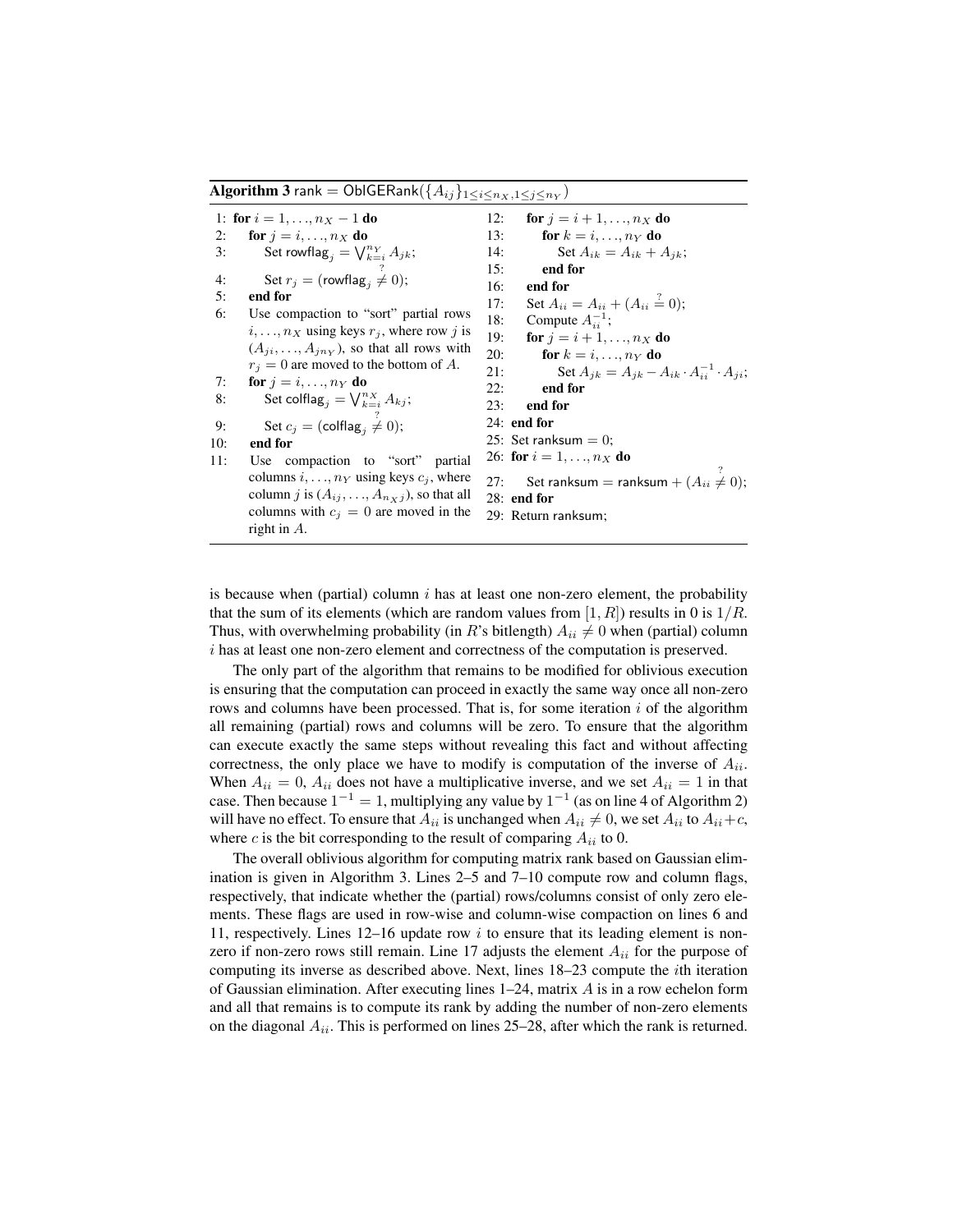| <b>Algorithm 4</b> $\langle y_1, \ldots, y_n \rangle$ = Comp( $\langle x_1, \ldots, x_n \rangle$ ) |                                                   |  |  |  |  |
|----------------------------------------------------------------------------------------------------|---------------------------------------------------|--|--|--|--|
| 1: $count_1 = 1 - x_1$ ;                                                                           | if $j > 2i$ then<br>8:                            |  |  |  |  |
| 2: for $i = 2, , n$ do                                                                             | $x_i = (1 - b_{i,j})x_i;$<br>9:                   |  |  |  |  |
| 3: $count_i = count_{i-1} + 1 - x_i$ ;                                                             | end if<br>10:                                     |  |  |  |  |
| $4:$ end for                                                                                       | if $j + 2^i \leq n$ then<br>11:                   |  |  |  |  |
| 5: Let $b_{i,j}$ denote the <i>i</i> th least significant bit                                      | $x_j = x_j + b_{i,j+2^i} \cdot x_{j+2^i};$<br>12: |  |  |  |  |
| of <i>count<sub>i</sub></i> for $j = 1, , n$ and $i = 13$ :                                        | end if                                            |  |  |  |  |
| $0, \ldots, \lceil \log n \rceil - 1$                                                              | end for<br>14:                                    |  |  |  |  |
| 6: for $i = 0, , \lfloor \log n \rfloor - 1$ do                                                    | $15:$ end for                                     |  |  |  |  |
| 7: <b>for</b> $j = 1, , n$ <b>do</b>                                                               | 16: Return $\langle x_1, \ldots, x_n \rangle$ ;   |  |  |  |  |

To realize oblivious compaction, we build on tight order-preserving compaction from [20], which was subsequently used for SMC in [6]. The algorithm proceeds in  $\log_2 n$  rounds on input of a sequence of n values. At round i (for  $0 \le i \le \log n - 1$ ), an element at position  $j$  is either obliviously moved  $2<sup>i</sup>$  elements left or is not moved. The former happens when the *i*th least significant bit in the number  $count_i$  of zero elements that precede the *j*th element is 1. We refer the reader for additional details to  $[20, 6]$ and provide our realization of it with new optimizations in Algorithm 4. It is written for the special case when the input consists of bits and moves all non-zero elements to the beginning of the input sequence. When this algorithm is used in Algorithm 3, it will take 1-bit  $r_i$ 's or  $c_i$ 's according to which the values need to be moved, but instead of moving individual elements, the entire (partial) rows or columns are moved.

In the most general case, the element  $x_i$  at position j is either kept unchanged or replaced with element  $x_{i+2}$  during the *i*th iteration of the algorithm. This corresponds to the computation  $x_j = (1 - b_{i,j})x_j + b_{i,j+2^i} \cdot x_{j+2^i}$ , where  $b_{i,j}$  is the *i*th least significant bit of  $count_j$ . At most one of  $x_j$  and  $x_{j+2}$  is guaranteed to be non-zero at any given time. When, however,  $j + 2<sup>i</sup>$  exceeds the total number of elements,  $x<sub>j</sub>$  is either kept or erased, i.e.,  $x_j = (1 - b_{i,j})x_j$ . In addition, for the first  $2^i - 1$  elements of the sequence,  $b_{i,j}$  is always 0, which means that we do not need to multiply  $x_j$  by  $(1 - b_{i,j})$  and instead set  $x_j = x_j + b_{i,j+2i} \cdot x_{j+2i}$ . This logic (for one general and two special cases) is presented on lines 8–13 of Algorithm 4 in an optimized form.

The complexity of the oblivious compaction algorithm is  $O(n \log n)$  for an nelement input. In our case, each invocation of compaction is executed on  $m_X - i + 1$ rows (resp.,  $m_Y - i+1$  columns) each of size  $m_Y - i+1$  (resp.,  $m_X - i+1$ ). This gives us that the total cost of compaction at all iterations of the algorithm is  $O(m_X^2 m_Y \log m_X)$ for rows and  $O(m_X^2 m_Y \log m_Y)$  columns. This dominates the algorithm's complexity, as the remaining work is  $O(m_X^2 m_Y)$ . However, according to our experimental results in Section 8, the cost of compaction is small compared to the remaining computation.

In [11] we also present an alternative algorithm based on Gram-Schmidt process.

## 7 Oblivious Fingeprint Macthing Algorithms

Now we proceed with showing how the above rank computation algorithm can be used to realize oblivious fingerprint matching. To accomplish this, we first need to oblivi-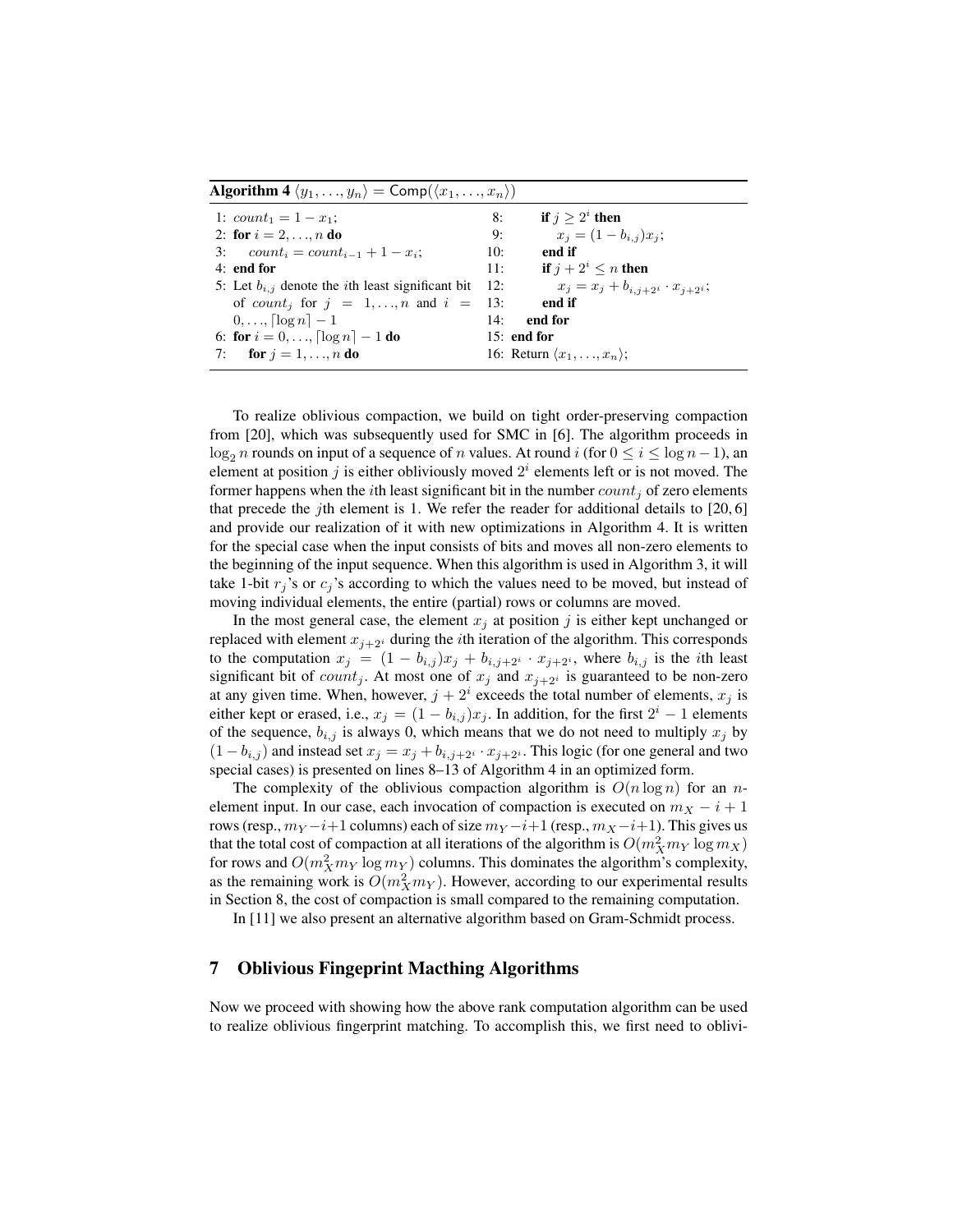Algorithm 5  $A = \text{AdjMat}(X = \langle x_i, y_i, \alpha_i \rangle_{1 \leq i \leq m_X}, Y = \langle x_i', y_i', \alpha_i' \rangle_{1 \leq i \leq m_Y})$ 

1: for  $i = 0, ..., m_X$  do 2: **for**  $j = 0, ..., m<sub>Y</sub>$  **do** 3: **if**  $(\sqrt{(x'_j - x_i)^2 + (y'_j - y_i)^2} < d_0) \wedge (\min(|\alpha'_j - \alpha_i|, 360^\circ - |\alpha'_j - \alpha_i|) < \alpha_0)$ then 4:  $A_{ij} \stackrel{R}{\leftarrow} [1, R];$ 5: else 6:  $A_{ij} = 0;$ 7: end if 8: end for 9: end for 10: return A;

| <b>Algorithm 6</b> A = OblAdjMat( $X = \langle x_i, y_i, \alpha_i \rangle_{1 \le i \le m_X}$ , $Y = \langle x'_i, y'_i, \alpha'_i \rangle_{1 \le i \le m_Y}$ ) |                                                          |     |                                                 |  |
|----------------------------------------------------------------------------------------------------------------------------------------------------------------|----------------------------------------------------------|-----|-------------------------------------------------|--|
|                                                                                                                                                                | 1: for $i = 0, , m_X$ do                                 | 8:  | $c_3 = (a_3 \stackrel{?}{<} \alpha_0);$         |  |
| 2:                                                                                                                                                             | for $j = 0, \ldots, m_Y$ do                              | 9:  | $c_4 = ((360 - a_3) \stackrel{?}{<} \alpha_0);$ |  |
| 3:                                                                                                                                                             | $c_1 = ((x'_j - x_i)^2 + (y'_i - y_i)^2 \stackrel{?}{<}$ |     | 10: $c = c_1 \wedge (c_3 \vee c_4);$            |  |
|                                                                                                                                                                | $(d_0)^2);$                                              | 11: | $r_{ij} \stackrel{R}{\leftarrow} [1, R];$       |  |
| 4:                                                                                                                                                             | $c_2=(\alpha_i\geq\alpha'_j);$                           | 12: | $A_{ij} = c \cdot r_{ij};$                      |  |
| 5:                                                                                                                                                             | $a_1 = \alpha_i - \alpha'_i;$                            | 13: | end for                                         |  |
| 6:                                                                                                                                                             | $a_2 = \alpha'_i - \alpha_i;$                            |     | $14:$ end for                                   |  |
| 7:                                                                                                                                                             | $a_3 = c_2 \cdot a_1 + (1 - c_2)a_2;$                    |     | 15: return $A$ ;                                |  |

ously build a randomized adjacency matrix from the information contained in two fingerprints. We also need to modify the rank computation algorithms to implement its over-the-threshold version, in which instead of reporting the rank, the output consists of a single bit indicating whether the rank is above the desired threshold.

The regular (non-oblivious) way of computing the adjacency matrix according to equation 1 is presented in Algorithm 5. It simply consists of comparing each minutia from  $X$  to each minutia in  $Y$  and setting the corresponding matrix cell to a random element if the minutiae are a possible match and to 0 otherwise. To make the algorithm oblivious, we have to restructure the computation associated with the conditional statement. Our oblivious algorithm for computation of the adjacency matrix is given as Algorithm 6. For performance reasons, we eliminate square root computation when computing the Euclidean distance (squared distances are used). Also, in the algorithm

 $a_3$  corresponds to  $|\alpha_i - \alpha'_j|$  and  $(c_3 \vee c_4)$  to  $\min(|\alpha'_j - \alpha_i|, 360^\circ - |\alpha'_j - \alpha_i|) \stackrel{?}{\leq} \alpha_0$ .

To obtain an over-the-treshold version of the rank computation algorithm, we note that the necessary changes are rather simple. In particular, to produce of an over-thethrehold version of Algorithm 3, all we need is to return the result of comparison

 $\frac{?}{?}$  (ranksum  $\geq$  *T*) on line 29 instead of ranksum itself.

Given our oblivious algorithm, it is now not difficult to realize it in the secure computation framework. Because of space considerations, we refer the reader to Appendix B and [11] for our secure protocols in both two-party and multi-party settings.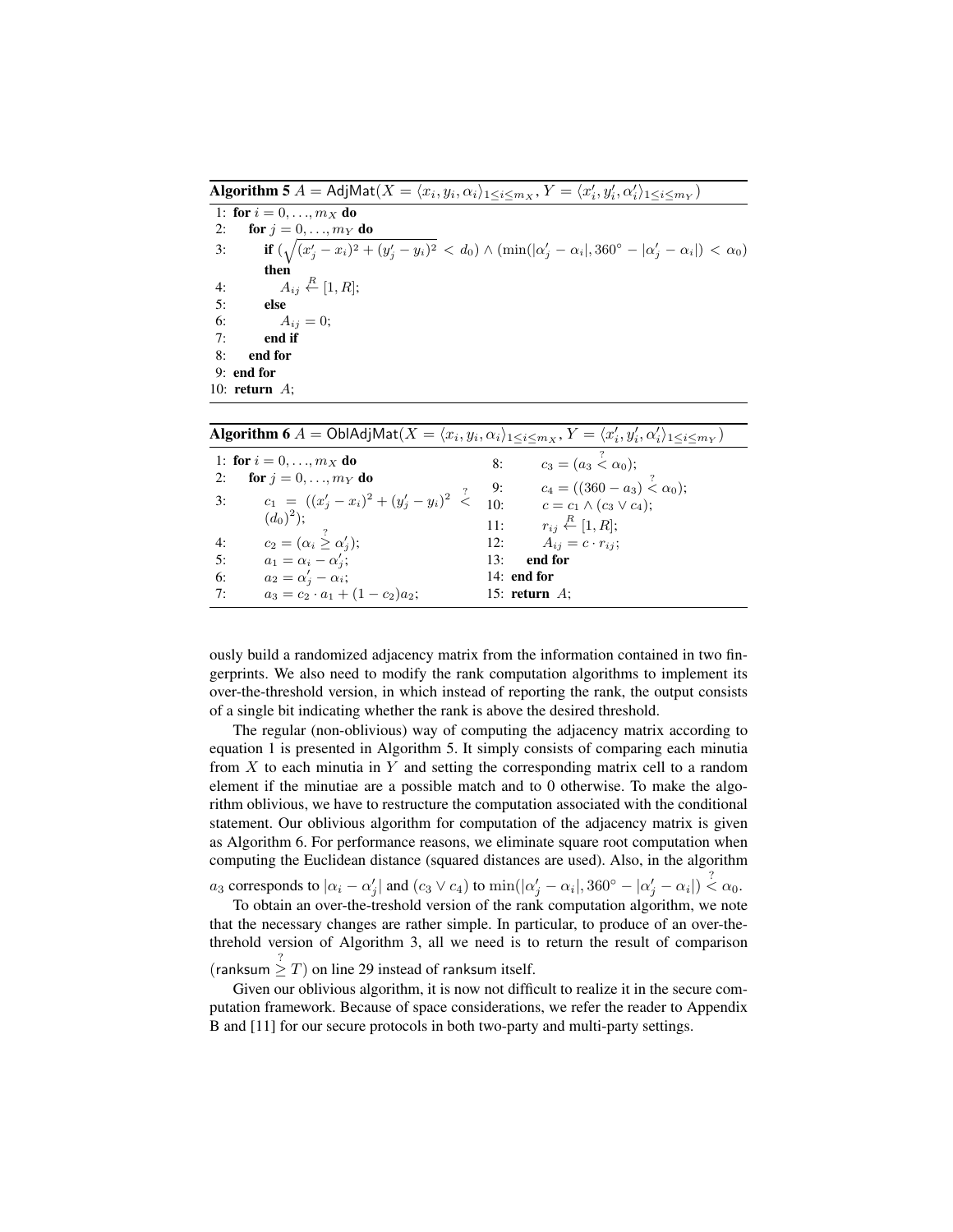#### 8 Implementation and Performance

To evaluate performance of our techniques, we implement our oblivious fingerprint matching algorithm in a secure computation framework. Our implementation is based on two-party garbled circuit evaluation and utilizes a tool called JustGarble [5] for efficient circuit garbling and garbled circuit evaluation.

We build Boolean circuits for Algorithm 6 followed by the over-the-threshold version of Algorithm 3 (as described in section 7), with optimizations tailored to specifics of modern garbling techniques. In particular, recent garbled circuit-based techniques allow for XOR gates to be implemented without any use of cryptographic operations, which allows them to become virtually free [26]. This means that a circuit that minimizes the use of non-XOR gates will have performance advantages over other circuits of comparable size with a smaller percentage of XOR gates. One specific optimization that we were able to apply is minimizing the number of non-XOR gates in evaluation of conditional statements. In detail, recall that conditional statements are re-written as given in equation 2. The second formula, expressed in terms of Boolean operations, is more suitable for use in Boolean circuits, but we also notice that the bitwise OR operation can be replaced with bitwise XOR operation. This is due to the fact that at most one clause (i.e.,  $c \wedge v_1$  or  $\overline{c} \wedge v_2$ ) can be non-zero at any time and thus XOR would accomplish the same functionality as OR or addition. This applies to computation in all of Algorithms 3, 4, and 6. Also note that in compaction algorithm extracting individual bits of counts requires no computation because of bitwise representation of all values.

We measure performance of the algorithms for different numbers of minutiae in fingerprints being compared and different values of the correctness parameter. Note that using synthetic data affects neither performance nor accuracy of the secure algorithm. We varied the number of minutiae in both fingerprints from 10 to 30 and also varied the size of the field  $\mathbb{F}_R$  with R's bitlength ranging from 10 to 20. Recall that according to [28], the probability that the rank of a randomized adjacency matrix is not equal to the size of the maximum matching is at most  $n/R$  for *n*-minitia fingerprints. This means that in our experiments the probability that the result is incorrect is approximately between  $\leq n/10^3$  and  $\leq n/10^6$ . In the implementation, we assume that coordinates  $x_i, y_i$  of each minutia are represented in a 2-dimensional space of size  $250 \times 250$ (i.e.,  $x_i, y_i \in [0, 249]$ ) and thus the bitlength of each coordinate is 8. Then angle  $\alpha_i$  is provided in degrees from range  $[0, 359]$  and thus each  $\alpha_i$  is represented using 9 bits. In our experiments, circuits with 30 million gates and larger were divided into sub-circuits as the current implementation of JustGarble requires that the entire circuit resides in memory for garbling/evaluation. All experiments were run on a 3.2 GHz machine with Red Hat Linux and 4GB of memory and are given in Table 1. Each experiment was run 100 times, and the double median (i.e., the median of 10 medians) is reported.

In Table 1,  $T_G$  denotes the time it takes to garble the circuit measured in the average number of CPU cycles per gate (as in [5]). Similarly,  $T_E$  indicates evaluation time, also measured in the number of CPU cycles per gate. We also provide the total number of gates for each circuit. Note that the number of cycles per gate can vary in different circuits, which is often because circuits contain different percentages of XOR gates (which require substantially less work to create and evaluate than other gates). From Table 1, we can see a slight increase in the per-gate runtimes as the number of minutiae in fin-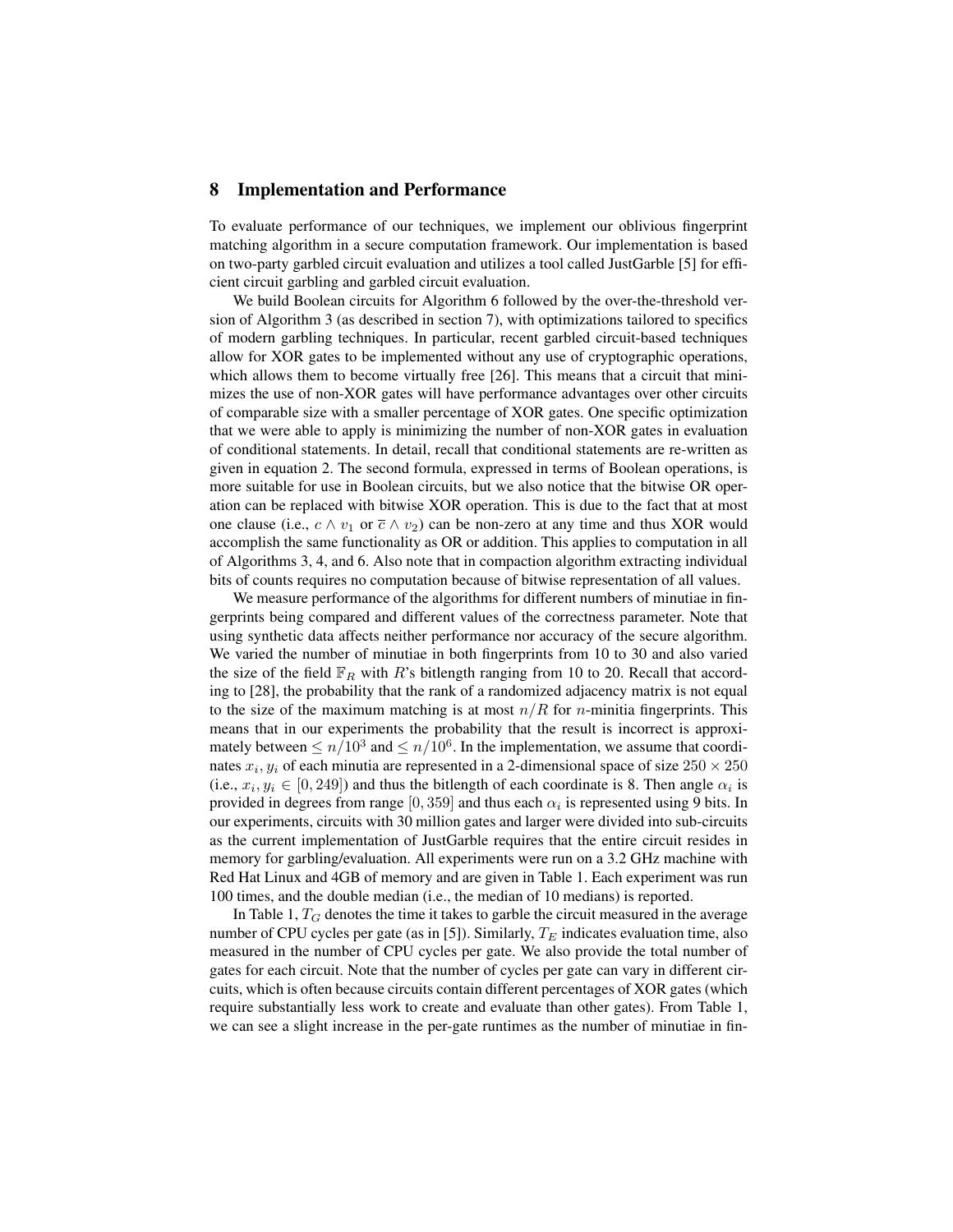|             | Correctness |                                                                       | Biometric size (in minutiae) |                                                                 |    |                                                    |  |
|-------------|-------------|-----------------------------------------------------------------------|------------------------------|-----------------------------------------------------------------|----|----------------------------------------------------|--|
|             | parameter   | 10                                                                    | 15                           | 20                                                              | 25 | 30                                                 |  |
| $ T_G T_E $ | 10          | 81.80/50.49 84.05/53.18 85.29/53.91 85.99/54.85 87.14/54.74           |                              |                                                                 |    |                                                    |  |
| Gates       |             |                                                                       |                              | $1,843,602$   5,238,622   11,543,713   21,741,388   36,796,263  |    |                                                    |  |
| $ T_G T_E $ | 15          | 81.30/52.12 83.18/53.37 84.33/54.16 85.25/54.57 85.05/54.12           |                              |                                                                 |    |                                                    |  |
| Gates       |             |                                                                       |                              | $4,307,707$   11,496,802   24,619,823   45,690,373   76,695,248 |    |                                                    |  |
| $ T_G T_E $ | 20          | 80.66 / 53.02 82.35 / 53.92 83.15 / 54.25 82.77 / 53.80 82.85 / 53.56 |                              |                                                                 |    |                                                    |  |
| Gates       |             | 8,392,862                                                             |                              |                                                                 |    | 21,156,282   43,964,983   80,226,158   133,311,283 |  |

Table 1. Performance of secure two-party fingerprint matching using JustGarble.

gerprints increases and a slight decrease in the runtimes as the correctness parameter decreases. This can be attributed to the varying composition of the circuits from XOR and non-XOR gates. For example, when the correctness parameter increases, a larger portion of the circuit corresponds to field operations that have a higher percentage of XOR gates than other operations. We also observed that paritioning a circuit into small circuits and evaluating the sub-circuits circuits results in slightly faster overall per-gate time compared to the original time, which is due to improved cache performance.

We note that the overall execution consists of circuit garbling, oblivious transfer (OT) for one of the parties' inputs, and garbled circuit evaluation. Circuit garbling and transfer of the garlbed circuit can typically be performed in advance, assuming that the sizes of inputs are known. Similarly, the most expensive portion of OT (which uses public-key operations) can be performed in advance. This means that the online phase will consist of garbled circuit evaluation and communication of inputs associated with the remaining portion of OT. Using an OT extension [22], the number of public-key operations associated with any number of input bits is reduced to a constant corresponding to a security parameter (on the order of 96–128). Furthermore, all public-key operations can be performed in the offline phase and the online phase involves only communicating a number of bits linear in the number of inputs of the circuit evaluator and performing a similar number of hash function operations. Recall that in our application the number of inputs for each party is the number of bits in fingerprint representation (i.e.,  $25m<sub>X</sub>$  or  $25m<sub>Y</sub>$ ), which is very small compared to the size of the computation. This means that the cost of OT will not have a noticeable impact on the overall runtime of our solution.

To provide additional information about runtime of our secure fingerprint identification protocols, we translate the numbers from Table 1 into execution times in Figure 1 in Appendix C. We obtain runtimes on the order of a second or less, which is an acceptable delay for fingerprint authentication. Additional results can be found in [11].

Before we conclude this section, we comment on the performance of our solution compared to that of other secure fingerprint matching protocols. As mentioned earlier, the only secure fingerprint matching protocols that use minutia representations we are aware of are from [10] and [36]. They are based on pairing a minutia with the closest possible match minutia and all possible match minutiae, respectively, which does not achieve the same accuracy as in our solution and requires substantially less work. Implementation results are only given in [10] and the runtimes are similar to what we obtain in our solution. (And while no implementation results were reported in [36], we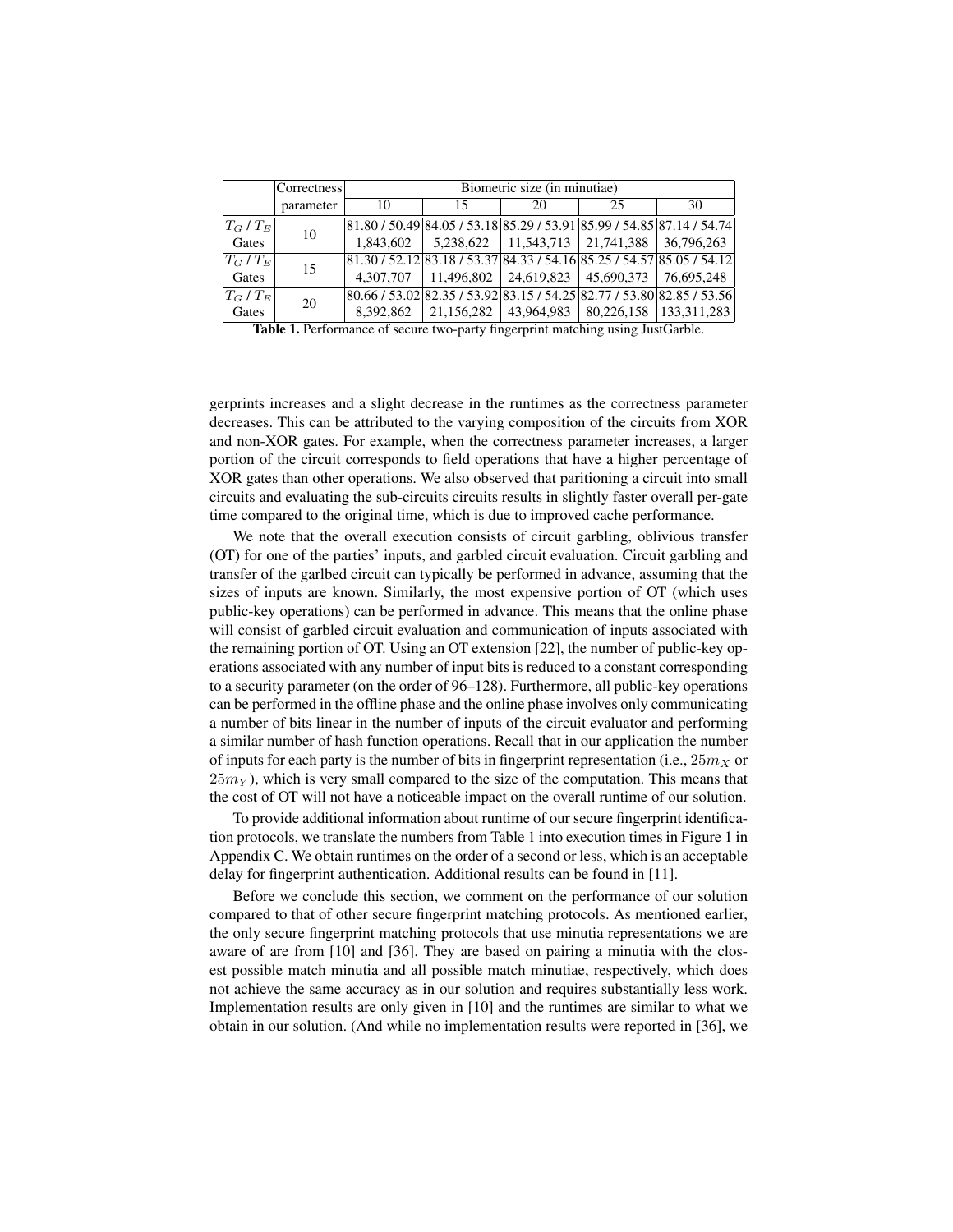anticipate that performance of that solution will be substantially slower than the solution from [10].) The computation in [10] was structured as comparing fingerprint X to a number of fingerprints Y in a database D. This incurs a one-time cost (per  $X$ ) and a recurring cost per record  $Y$  in  $D$ . This means that if we compare  $X$  to a single fingerpring  $Y$ , the one-time cost will still be present. For fingerprints consisting of 20 minutiae,  $[10]$  reports about 5 seconds of offline work per Y (total for both parties) and about 4 more seconds for one-time offline work. The online work is approximately 0.85 second per  $Y$ . We note that our solution requires even lower overall work for the same fingerprint sizes, but the online work may be higher for large values of the correctness parameter. If we increase the number of minutia points in a fingerprint, the runtime of our solution is expected to increase more rapidly than the runtime of the solution from [10] because of higher complexity of the algorithm we use.

### 9 Conclusions

This work is motivated by privacy-preserving fingerprint matching in the secure computation framework, using standard minutia-based representation of fingerprints. We show that the maximum (optimal) number of minutiae that match between two fingerprints can be determined by modeling the problem as a flow network in bipartite graphs. Towards this end, we investigate the problem of maximum matching size in a bipartite graph and reduce it to the problem of finding the rank of an adjacency matrix, which has the same complexity as that of matrix multiplication. We build a dataoblivious algorithm for rank computation based on Gaussian elimination, the complexity of which is cubic in the number vertices in the graph (or the number of minutiae in fingerprints). While it is possible to make algorithms of lower asymptotic complexity (such as Strassen's matrix multiplication and its extension to rank computation for non-singular matrices) data-oblivious, we choose to concentrate on simpler algorithms because of smaller constants behind the big-O notation. More advanced techniques of lower asymptotic complexity are also of limited applicability to the problem of fingerprint matching because simpler solutions with higher complexity outperform them on rather small input sizes (the number of minutiae) used in fingerprint matching. Our data-oblivious algorithms for matrix rank, maximum flow size in bipartite graphs and fingerprint matching consequently lead to secure protocols for respective problems using available secure two-party and multi-party techniques. Our implementation builds and evaluates secure two-party protocol for fingerprint matching put forward in this work. Despite having more complex computation to achieve improved accuracy, we show through experiments that performance of our techniques is suitable for this application and is comparable to the performance of other secure fingerprint matching techniques that perform simpler minutia matching.

Acknowledgments. This work was supported in part by grants CNS-1223699 and CNS-1319090 from the National Science Foundation and FA9550-13-1-0066 from the Air Force Office of Scientific Research. Any opinions, findings, and conclusions or recommendations expressed in this publication are those of the authors and do not necessarily reflect the views of the funding agencies.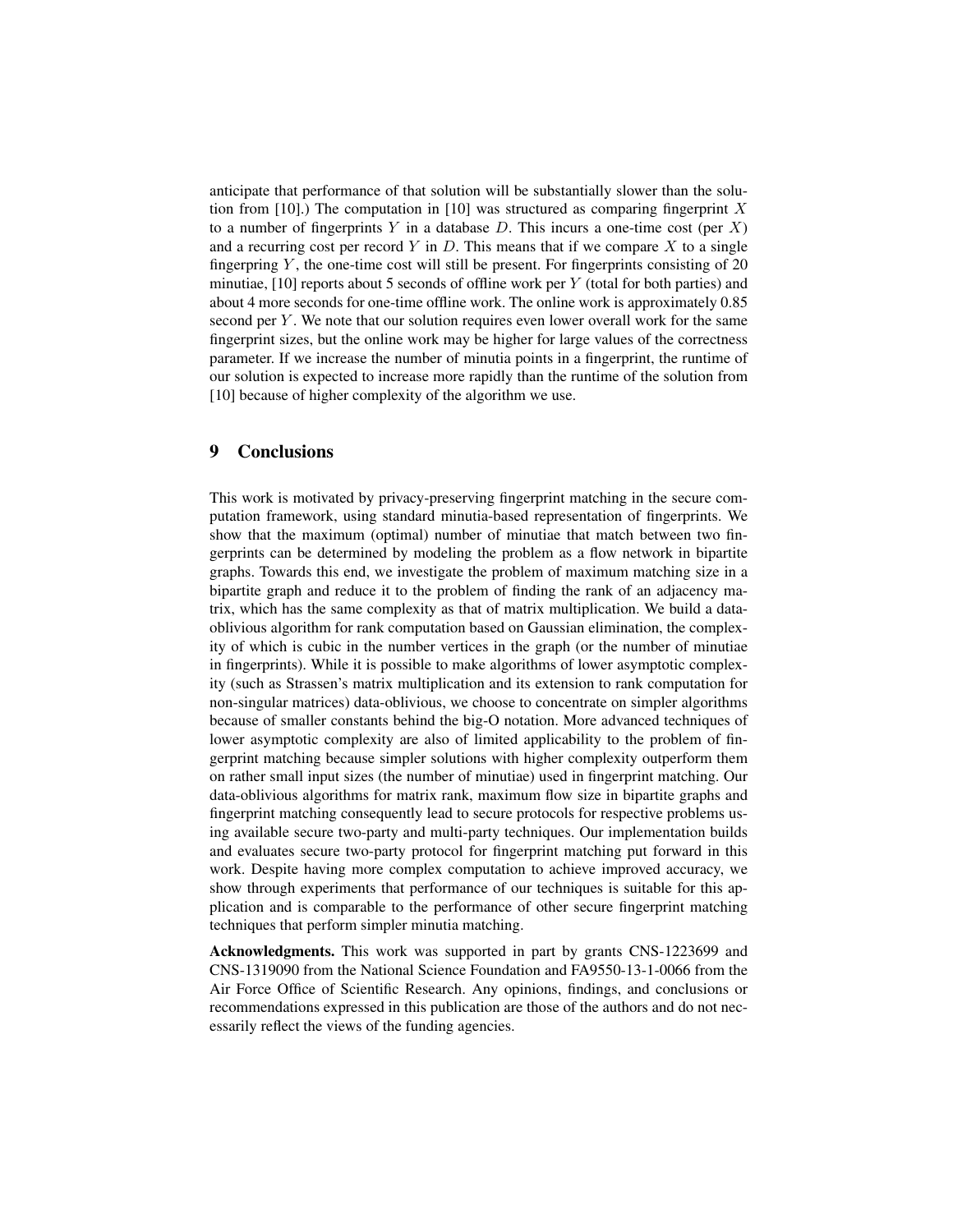#### References

- 1. M. Aliasgari and M. Blanton. Secure Computation of Hidden Markov Models. In *International Conference on Security and Cryptography (SECRYPT)*, 2013.
- 2. A. Aly, E. Cuvelier, S. Mawet, O. Pereira, and M. Van Vyve. Securely solving simple combinatorial graph problems. In *Financial Cryptography*, pages 239–257, 2013.
- 3. M. Barni, T. Bianchi, D. Catalano, M. Di Raimondo, R. Labati, P. Failla, D. Fiore, R. Lazzeretti, V. Piuri, F. Scotti, and A. Piva. Privacy-preserving fingercode authentication. In *ACM Workshop on Multimedia and Security (MM&Sec)*, pages 231–240, 2010.
- 4. Z. Beerliova-Trubiniova and M. Hirt. Perfectly-secure MPC with linear communication complexity. In *Theory of Cryptography Conference (TCC)*, pages 213–230, 2008.
- 5. M. Bellare, V. Hoang, S. Keelveedhi, and P. Rogaway. Efficient garbling from a fixed-key blockcipher. In *IEEE Symposium of Security and Privacy*, pages 478–492, 2013.
- 6. M. Blanton and E. Aguiar. Private and oblivious set and multiset operations. Cryptology ePrint Archive Report 2011/464, 2011.
- 7. M. Blanton and M. Aliasgari. Secure Outsourcing of DNA Searching via Finite Automata. In *DBSec*, pages 49–64, 2010.
- 8. M. Blanton and M. Aliasgari. Secure outsourced computation of iris matching. *Journal of Computer Security*, 20(2–3):259–305, 2012.
- 9. M. Blanton and P. Gasti. Secure and Efficient Protocols for Iris and Fingerprint Identification. In *ESORICS*, pages 190–209, 2011.
- 10. M. Blanton and P. Gasti. Secure and Efficient Iris and Fingerprint Identification. In D. Ngo, A. Teoh, and J. Hu, editors, *Biometric Security*. 2015.
- 11. M. Blanton and S. Saraph. Secure and oblivious maximum bipartite matching size algorithm with applications to secure fingerprint identification. Cryptology ePrint Archive Report 2014/596, 2014.
- 12. M. Blanton, A. Steele, and M. Aliasgari. Data-oblivious graph algorithms for secure computation and outsourcing. In *ASIACCS*, pages 207–218, 2013.
- 13. D. Bogdanov, S. Laur, and J. Willemson. Sharemind: A framework for fast privacypreserving computations. In *ESORICS*, pages 192–206, 2008.
- 14. I. Damgård, M. Geisler, and M. Krøigård. Asynchronous multiparty computation: Theory and implementation. In *Public Key Cryptography (PKC)*, pages 160–179, 2009.
- 15. Z. Erkin, M. Franz, J. Guajardo, S. Katzenbeisser, I. Lagendijk, and T. Toft. Privacypreserving face recognition. In *PETS*, pages 235–253, 2009.
- 16. K.-C. Fan, C.-W. Liu, and Y.-K. Wang. A fuzzy bipartite weighted graph matching approach to fingerprint verification. In *IEEE Systems, Man, and Cybernetics*, pages 4363–4368, 1998.
- 17. L. Ford and D. Fulkerson. *Flows in Networks*. Princeton University Press, 1962.
- 18. O. Goldreich. *Foundations of Cryptography: Volume 2, Basic Applications*. 2004.
- 19. O. Goldreich and R. Ostrovsky. Software protection and simulation on oblivious RAMs. *Journal of the ACM (JACM)*, 43(3):431–473, 1996.
- 20. M. Goodrich. Data-oblivious external-memory algorithms for the compaction, selection, and sorting of outsourced data. In *SPAA*, pages 379–388, 2011.
- 21. O. Ibarra and S. Moran. Deterministic and probabilistic algorithms for maximum bipartite matching via fast matrix multiplication. *Information Processing Letters*, 13(1):12–15, 1981.
- 22. Y. Ishai, J. Kilian, K. Nissim, and E. Petrank. Extending oblivious tranfers efficiently. In *Advances in Cryptology – CRYPTO*, pages 145–161, 2003.
- 23. A. Jain, S. Prabhakar, L. Hong, and S. Pankanti. Filterbank-based fingerprint matching. *IEEE Transactions on Image Processing*, 9(5):846–859, 2000.
- 24. T.-Y. Jea and V. Govindaraju. A minutia-based partial fingerprint recognition system. *Pattern Recognition*, 38(10):1672–1684, 2005.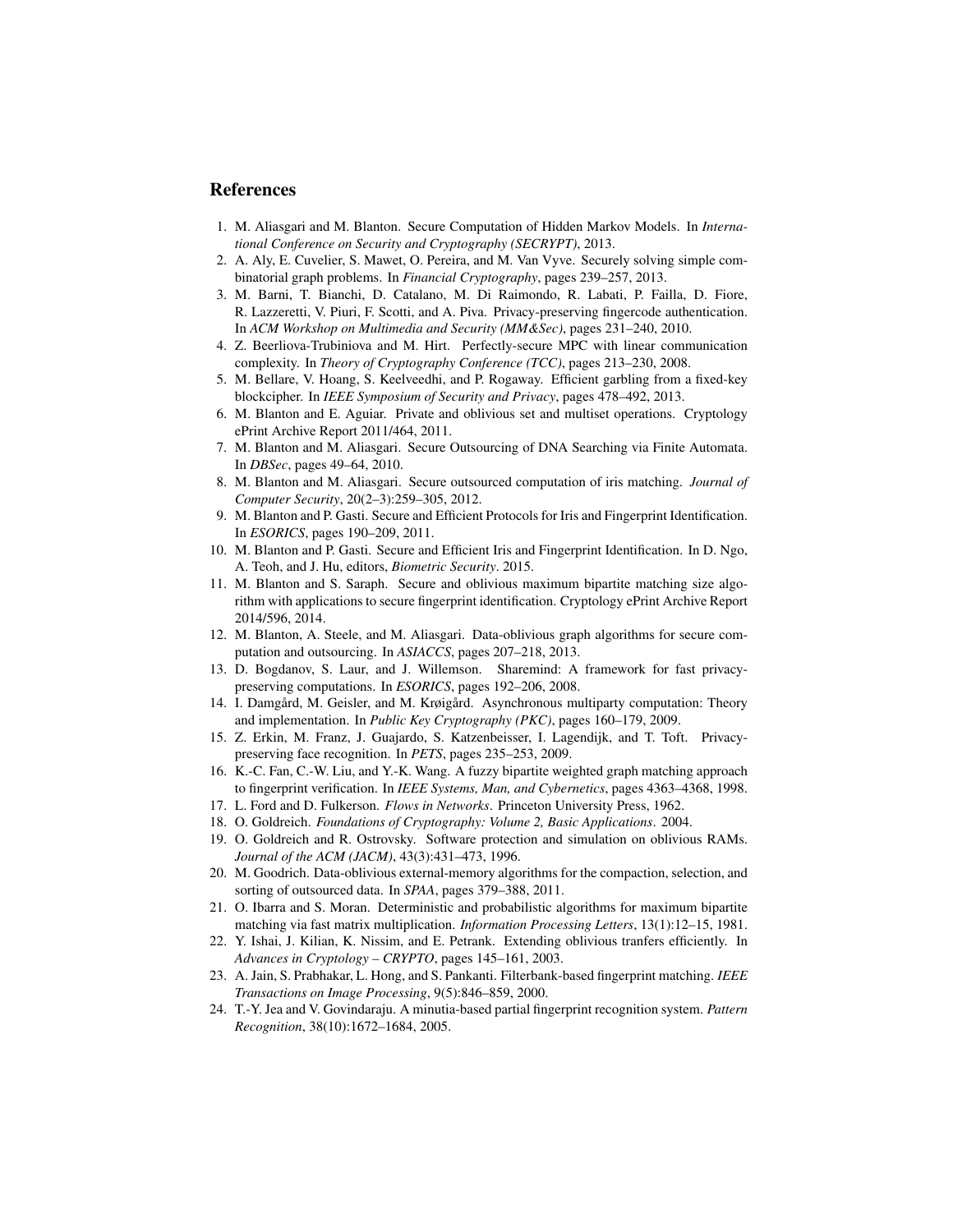- 25. M. Keller and P. Scholl. Efficient, oblivious data structures for MPC. Cryptology ePrint Archive Report 2014/137, 2014.
- 26. V. Kolesnikov and T. Schneider. Improved garbled circuit: Free XOR gates and applications. In *ICALP*, pages 486–498, 2008.
- 27. B. Kreuter, a. shelat, and C. Shen. Billion-gate secure computation with malicious adversaries. In *USENIX Security Symposium*, 2012.
- 28. L. Lovasz. On determinants, matchings and random algorithms. *Fundamentals of Computation Theory*, pages 565–574, 1979.
- 29. S. Lu and R. Ostrovsky. Distributed oblivious RAM for secure two-party computation. In *Theory of Cryptography Conference (TCC)*, pages 377–396, 2013.
- 30. D. Malkhi, N. Nisan, B. Pinkas, and Y. Sella. Fairplay a secure two-party computation system. In *USENIX Security Symposium*, pages 287–302, 2004.
- 31. D. Maltoni, D. Maio, A. Jain, and S. Prabhakar. *Handbook of Fingerprint Recognition*. Springer, second edition, 2009.
- 32. M. Mucha and P. Sankowski. Maximum matchings via Gaussian elimination. In *IEEE Symposium on Foundations of Computer Science*, pages 248–255, 2004.
- 33. M. Naor and B. Pinkas. Efficient oblivious transfer protocols. In *SODA*, 2001.
- 34. M. Pathak, J. Portelo, B. Raj, and I. Trancoso. Privacy-preserving speaker authentication. In *Information Security Conference (ISC)*, pages 1–22, 2012.
- 35. A.-R. Sadeghi, T. Schneider, and I. Wehrenberg. Efficient privacy-preserving face recognition. In *ICISC*, pages 229–244, 2009.
- 36. S. Shahandashti, R. Safavi-Naini, and P. Ogunbona. Private fingerprint matching. In *Australasian Conference on Information Security and Privacy (ACISP)*, pages 426–433, 2012.
- 37. A. Shamir. How to share a secret. *Communications of the ACM*, 22(11):612–613, 1979.
- 38. V. Solodovnikov. Extension of Strassen's estimate to the soultion of arbitrary systems of linear equations. *USSR Comput. Maths. Math. Phys.*, 19:21–33, 1978.
- 39. E. Stefanov, M. van Dijk, E. Shi, C. Fletcher, L. Ren, X. Yu, and S. Devadas. Path ORAM: An extremely simple oblivious RAM protocol. In *CCS*, pages 299–310, 2013.
- 40. V. Strassen. Gaussian elimination is not optimal. *Numer. Math.*, 13:354–356, 1969.
- 41. The Corbett Report. India fingerprints, iris scanning over one billion people. http://www.corbettreport.com/india-fingerprinting-iris-scanning-over-one-billion-people/.
- 42. J. Troncoso-Pastoriza, S. Katzenbeisser, and M. Celik. Privacy preserving error resilient DNA searching through oblivious automata. In *CCS*, pages 519–528, 2007.
- 43. UAE Iris Collection. http://www.cl.cam.ac.uk/~jgd1000/UAEdeployment.pdf.
- 44. U.S. DHS Office of Biometric Identity Management. http://www.dhs.gov/obim.
- 45. C. Wang, M. Gavrilova, Y. Luo, and J. Rokne. An efficient algorithm for fingerprint matching. In *International Conference on Pattern Recognition (ICPR)*, pages 1034–1037, 2006.
- 46. A. Yao. How to generate and exchange secrets. In *FOCS*, pages 162–167, 1986.
- 47. Y. Zhang, A. Steele, and M. Blanton. PICCO: A general-purpose compiler for private distributed computation. In *CCS*, pages 813–826, 2013.

# A Security Definitions

Security in the semi-honest setting is defined using simulation argument: the protocol is secure if the view of protocol execution for each party is computationally or information-theoretically indistinguishable from the view simulated using that party's input and output only. This implies that the protocol execution does not reveal any additional information to the participants. The definition below formalizes this: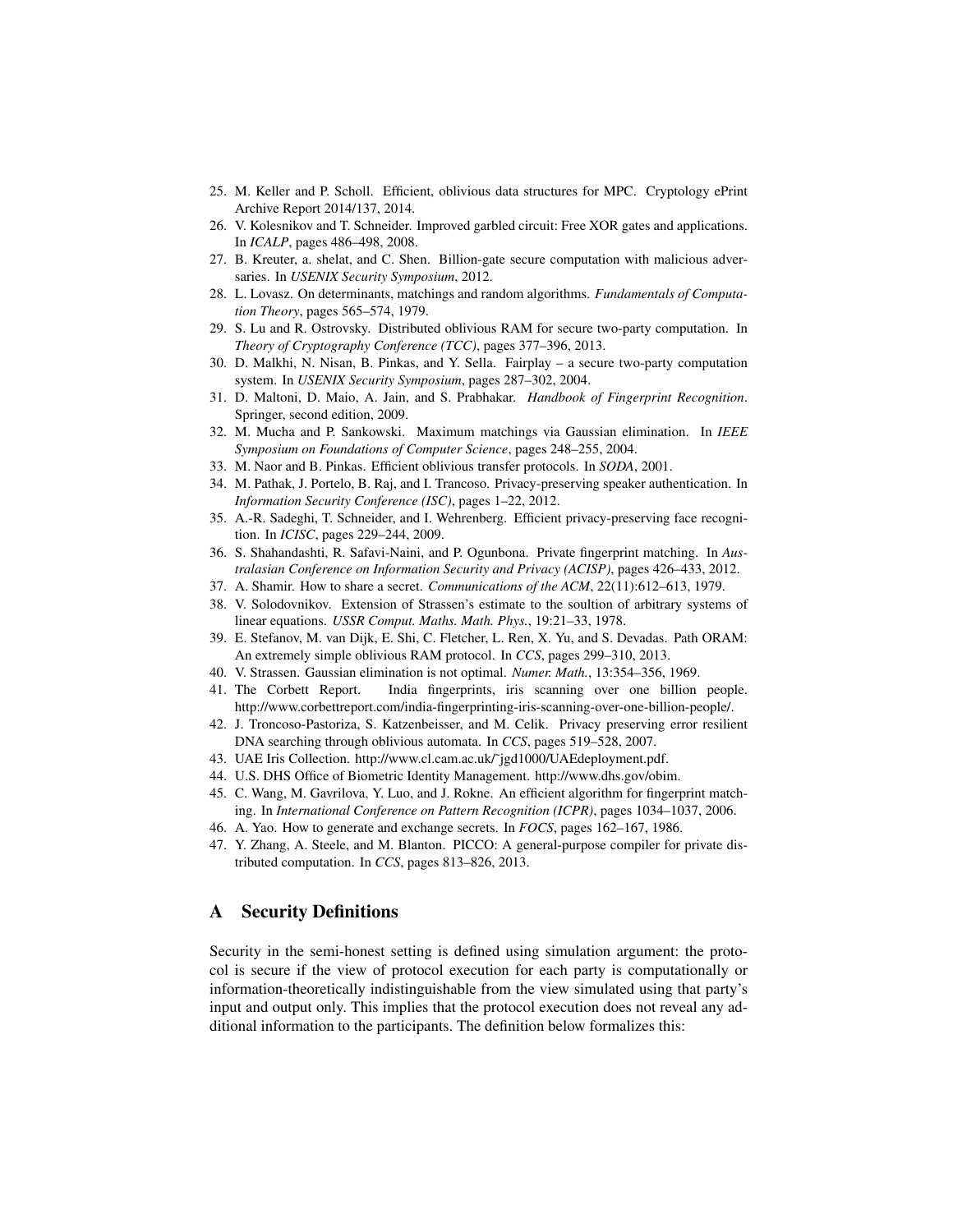**Definition 1.** Let parties  $P_1, \ldots, P_n$  engage in a protocol  $\Pi$  that computes function  $f(in_1, \ldots, in_n) = (out_1, \ldots, out_n)$ , where  $in_i$  and out<sub>i</sub> denote the input and output *of*  $P_i$ , respectively. Let  $\text{VIEW}_{\Pi}(P_i)$  denote the view of  $P_i$  during the execution of  $\Pi$ . *That is,*  $P_i$ *'s view is formed by its input, internal random coin tosses*  $r_i$ *, and messages*  $m_1, \ldots, m_k$  passed between the parties during protocol execution:  $\mathrm{VIEW}_\Pi(P_i)$  =  $(\textsf{in}_i, r_i, m_1, \ldots, m_k)$ . Let  $I = \{P_{i_1}, P_{i_2}, \ldots, P_{i_t}\}\$  denote a subset of the parties for  $t < n$  and  $\text{VIEW}_{\Pi}(I)$  denote the combined view of the parties in I during the execution *of* Π *(i.e., the union of the views of the parties in* I*). We say that protocol* Π *is* t*-private in presence of semi-honest adversaries if for each coalition* I *of size at most* t *there exists a probabilistic polynomial time simulator*  $S_I$  *such that*  $\{S_I(\text{in}_I, f(\text{in}_1, \ldots, \text{in}_n)\}\equiv$  $\{VIEW_{II}(I), \text{out}_I\}$ , *where*  $\text{in}_I = \bigcup_{P_i \in I} \{\text{in}_i\}$ ,  $\text{out}_I = \bigcup_{P_i \in I} \{\text{out}_i\}$ , and  $\equiv$  denotes *computational or information-theoretic indistinguishability.*

The second standard, and stronger, malicious security model assumes the participants can behave arbitrarily including deviating from the computation and aborting the execution. Security in this setting is shown using a different security definition, which we omit here due to space considerations and instead refer the reader, e.g., to [18].

## B Secure Protocols

The data-oblivious algorithms that we developed lead to secure protocols for computing maximum bipartite matching size, matrix rank, and fingerprint matching in secure multi-party computation framework. That is, because the execution is now dataoblivious, we can combine each algorithm with available secure arithmetic techniques to provably protect private data throughout the computation. We list two possibilities.

Our first solution is to employ two-party garbled circuit evaluation (originally proposed in [46]). This technique represents the function to be evaluated as a Boolean circuit and one participant, circuit generator, encodes the circuit using two random labels for each (binary) wire. The second participant, circuit evaluator, evaluates the garbled circuit on private inputs in a way that it sees the labels used during function evaluation, but their meaning (i.e., 0 or 1) is not known. After the evaluator computes the output labels, it sends them to the circuit generator, who determines their meaning (it is also possible for the evaluator to learn the output or for both parties to learn the same or individual outputs). To choose labels corresponding to the private inputs, the parties engage in Oblivious Transfer (OT), as a result of which the evaluator obtains labels corresponding to its inputs and the other party learns nothing. The labels for the circuit generator's inputs are sent directly to the evaluator (who does not know their meaning). There are many available OT realizations and their extensions such as, e.g., [33] and [22]. Using garbled circuit evaluation, we can state the following result:

Theorem 1. *Assuming the existence of secure garbled circuit evaluation techniques and OT, our algorithms result in 1-private protocols for maximum bipartite matching size, matrix rank, and fingerprint matching with two participants*  $P_1$  *and*  $P_2$ *.* 

We refer the reader to [11] for the proofs of Theorems 1 and 2.

The second technique we suggest is threshold linear secret sharing in the multiparty setting (such as Shamir's secret sharing [37]). It allows  $n > 2$  parties to securely